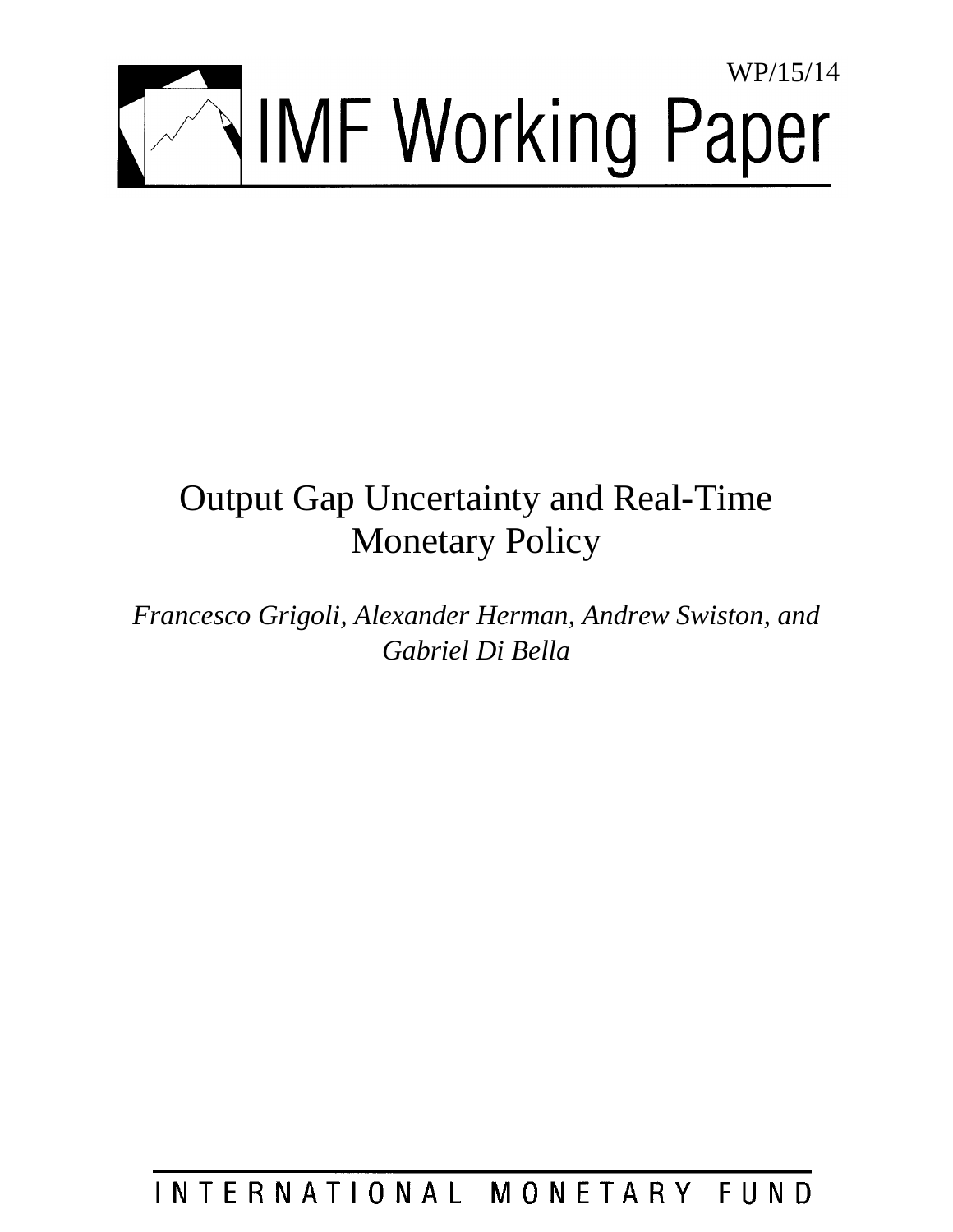#### **IMF Working Paper**

1

#### Western Hemisphere Department

#### **Output Gap Uncertainty and Real-Time Monetary Policy**

## **Prepared by Francesco Grigoli, Alexander Herman, Andrew Swiston, and**

#### **Gabriel Di Bella <sup>1</sup>**

Authorized for distribution by Przemek Gajdeczka

January 2015

**This Working Paper should not be reported as representing the views of the IMF.** The views expressed in this Working Paper are those of the author(s) and do not necessarily represent those of the IMF or IMF policy. Working Papers describe research in progress by the author(s) and are published to elicit comments and to further debate.

#### **Abstract**

Output gap estimates are subject to a wide range of uncertainty owing to data revisions and the difficulty in distinguishing between cycle and trend in real time. This is important given the central role in monetary policy of assessments of economic activity relative to capacity. We show that country desks tend to overestimate economic slack, especially during recessions, and that uncertainty in initial output gap estimates persists several years. Only a small share of output gap revisions is predictable *ex ante* based on characteristics like output dynamics, data quality, and policy frameworks. We also show that for a group of Latin American inflation targeters the prescriptions from typical monetary policy rules are subject to large changes due to output gap revisions. These revisions explain a sizable proportion of the deviation of inflation from target, suggesting this information is not accounted for in realtime policy decisions.

JEL Classification Numbers: E01, E32, E43, E52

Keywords: Output gap; monetary policy; policy rule; data revisions; real-time; uncertainty; Brazil; Chile; Colombia; Mexico; Peru; inflation target; business cycle.

Authors' E-Mail Addresses: fgrigoli@imf.org; aherman@imf.org; aswiston@imf.org; gdibella@imf.org

<sup>&</sup>lt;sup>1</sup> We would like to thank Tamim Bayoumi, Patrick Blagrave, Alexander Culiuc, Valerie Cerra, Ana Corbacho, Ernesto Crivelli, Przemek Gajdeczka, Roberto Garcia-Saltos, Huidan Lin, Luca Ricci, Alejandro Werner, Aleksandra Zdzienicka, and participants of the Western Hemisphere Department Seminars held in August and September 2014 for helpful comments and suggestions.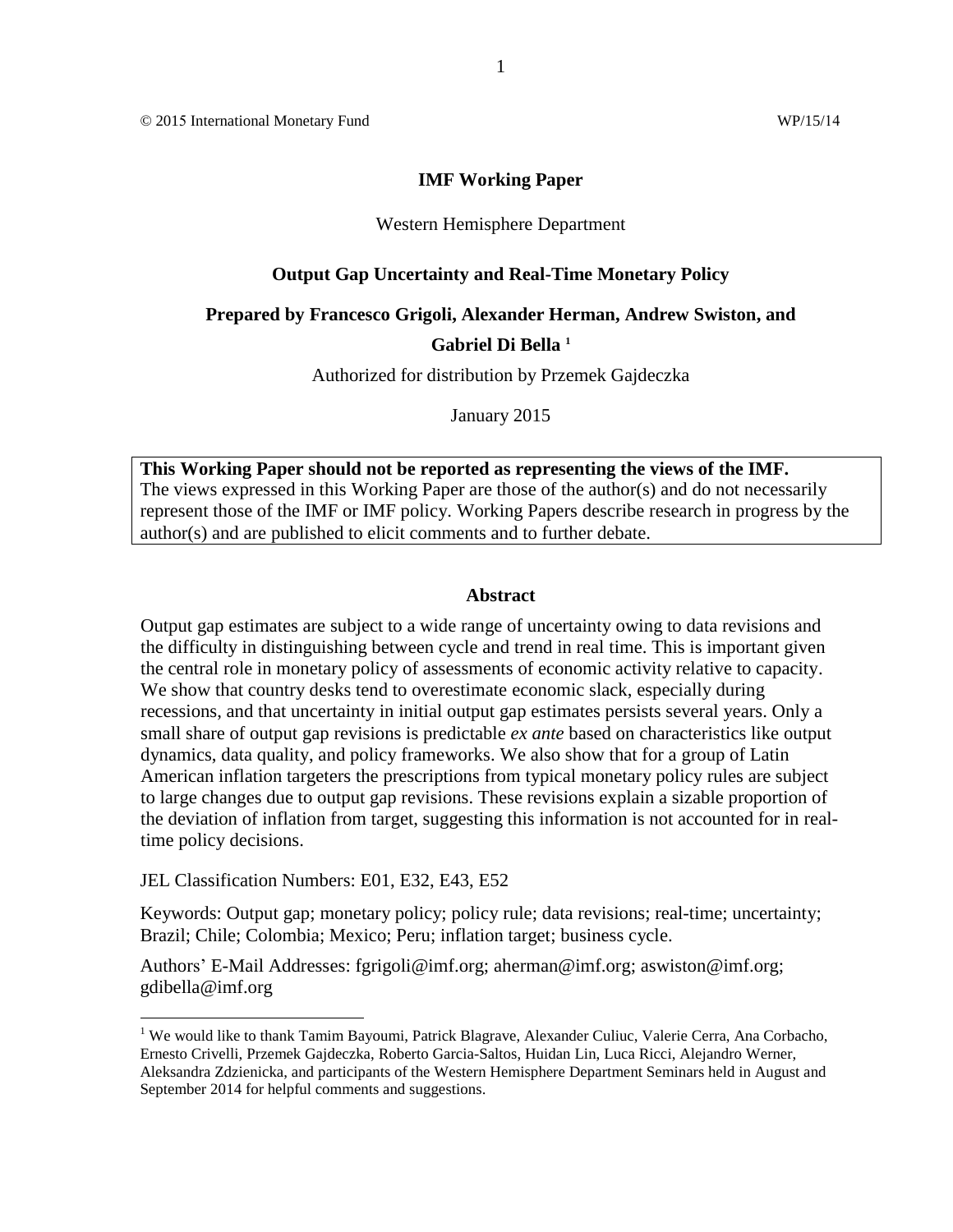| Contents                                                                  | Page |
|---------------------------------------------------------------------------|------|
|                                                                           |      |
|                                                                           |      |
|                                                                           |      |
|                                                                           |      |
|                                                                           |      |
|                                                                           |      |
|                                                                           |      |
|                                                                           |      |
|                                                                           |      |
|                                                                           |      |
|                                                                           |      |
|                                                                           |      |
|                                                                           |      |
|                                                                           |      |
|                                                                           |      |
|                                                                           |      |
|                                                                           |      |
| Tables                                                                    |      |
|                                                                           |      |
|                                                                           |      |
|                                                                           |      |
| 4. Determinants of the Absolute Revisions of the Output Gap, Baseline14   |      |
| 5. Determinants of the Absolute Revisions of the Output Gap, Extensions17 |      |
|                                                                           |      |
|                                                                           |      |
|                                                                           |      |
| Figures                                                                   |      |
|                                                                           |      |
|                                                                           |      |
|                                                                           |      |
|                                                                           |      |
|                                                                           |      |
|                                                                           |      |
|                                                                           |      |
|                                                                           |      |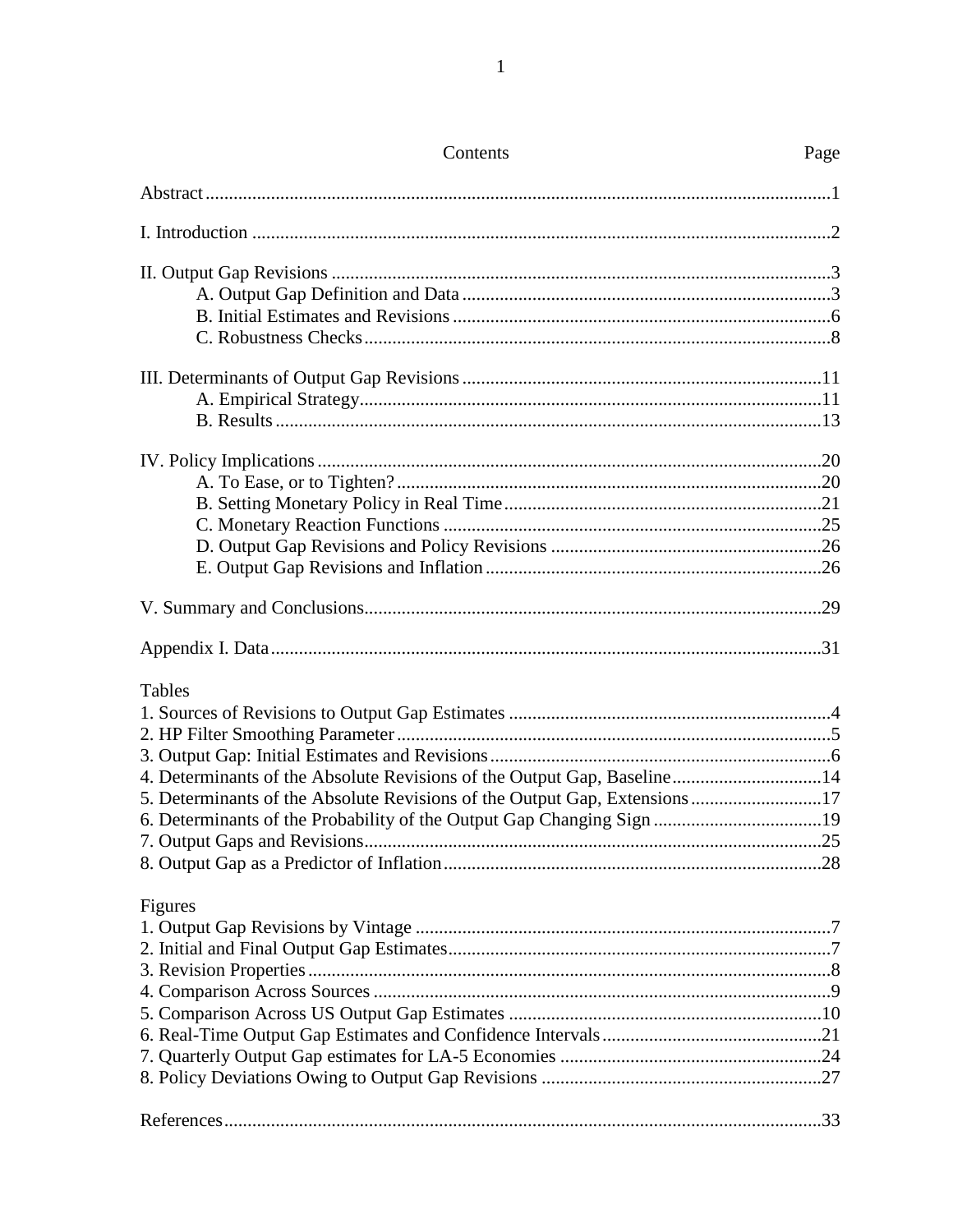"What is it that no one can see, hear, smell, taste or touch, yet everyone knows is there? Answer: the output gap." Caroline Baum, Bloomberg, April 12, 2010

#### **I. INTRODUCTION**

Reliable output gap measures are essential for policymaking. Both fiscal and monetary policy reaction functions use output gap estimates as an input in assessing the appropriate settings for relevant instruments (e.g., the structural fiscal balance or the interest rate). While fiscal and monetary authorities analyze a wide variety of indicators in assessing the cyclical position of the economy (including deviations of unemployment from its natural rate), they frequently resort to the output gap to summarize their assessment of economy-wide spare capacity.

Despite being widely used in policymaking, initial output gap estimates are characterized by large uncertainty. This has been extensively documented in the literature. For instance, Orphanides and van Norden (2002) show how real-time estimates of the U.S. output gap have often proven highly inaccurate. Ley and Misch (2013) highlight this phenomenon across a broad range of countries. In a somewhat related fashion, Ho and Mauro (2014) find that long-term growth forecasts suffer from "optimism bias", in particular for countries whose recent growth has been below trend. Uncertainty as to the position of the economy in the cycle was particularly important at the time of the global financial crisis. For instance the size of the output gap in the United States has been repeatedly reassessed after 2007, given the large uncertainty on the impact of the financial crisis on potential output (IMF, 2010). Needless to say, this uncertainty has important policy implications and can lead to difficulties in setting a policy that is appropriate given the true state of the economy. This topic has become particularly important for emerging markets, including many in Latin America. This is the case as, during the last decade, many of these countries have transitioned toward rulebased monetary policy frameworks.

This paper revisits the issue of output gap uncertainty by analyzing properties and determinants of real-time output gap estimates from different sources for the period 1990- 2014. It focuses on the changes in output gap estimates that arise due to *ex-post* GDP data revisions and changes in the decomposition of actual GDP data into its cyclical and trend components. It empirically assesses whether real-time data can predict how much the output gap will be revised later. The paper then analyzes the implications of output gap uncertainty for five Latin American economies that have implemented inflation targeting over the last decade. Our results suggest that country desks tend to overstate economic slack. In addition, we show that revisions are substantial (especially during recessions), persistent, and, to a large extent, unpredictable. Finally, we find that revisions help to explain deviations of inflation from the target, suggesting that this information is not accounted for in real-time policy decisions.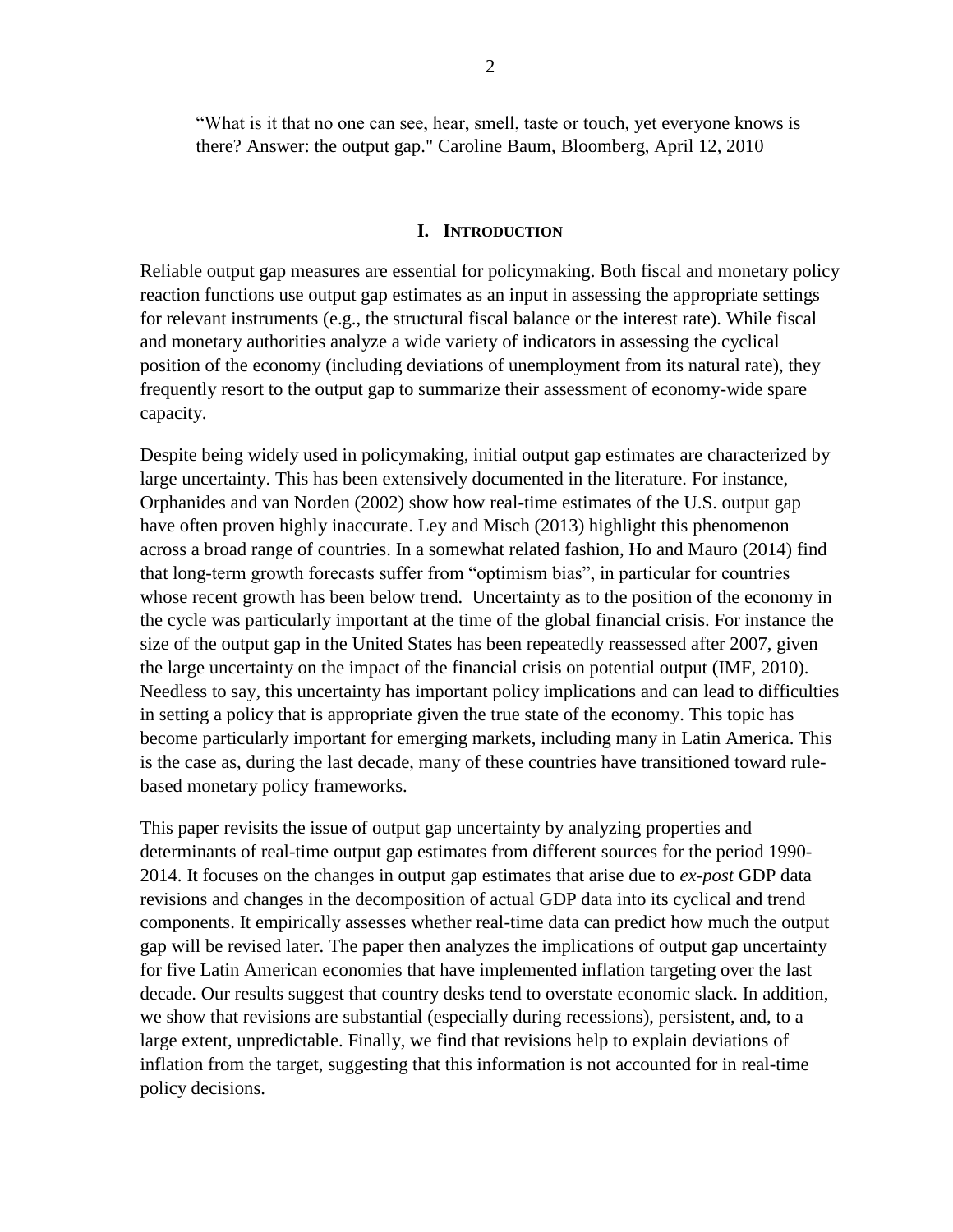The paper is organized as follows. Section II examines the statistical properties of output gap estimates and their revisions in order to quantify the uncertainty that surrounds initial estimates of the output gap. Section III looks at whether these revisions can be predicted based either on country-specific characteristics or the country's position in the business cycle at the time of the initial estimate. Section IV illustrates the policy implications of output gap uncertainty on five Latin American economies that have operated with inflation targeting schemes during the last decade. Section V concludes.

#### **II. OUTPUT GAP REVISIONS**

This section examines the statistical properties of output gap estimates and their revisions, in order to evaluate the degree of confidence that can be attached to initial assessments of an economy's cyclical position.

#### **A. Output Gap Definition and Data**

The output gap is an unobserved, estimated concept, and therefore not known with certainty. It is defined as the deviation of actual from potential output, as a percent of potential. In equation (1) below, y denotes actual output (measured by real GDP) and  $y^*$  represents potential output, which is defined as the output an economy could produce if all factors of production were operating at their full employment rates of capacity. The output gap is denoted by  $\bar{y}$  :

$$
\bar{y} = \frac{(y - y^*)}{y^*} * 100
$$
 (1)

A negative (positive) sign for the output gap indicates that output is below (above) potential. Estimates of potential output are heavily influenced by the average level of an economy's production over time. Revisions to the initial estimate of the output gap could occur as subsequent developments change estimates of the economy's productive capacity in previous periods.

Table 1 shows the possible sources of deviations of initial estimates of the output gap compared to their final estimates. Let  $t$  denote the period under analysis. Estimates made before or during year  $t$  are forecasts. The first estimate in which data for year  $t$  is known is called the initial estimate, and subsequent estimates until the final estimate are called revised estimates.<sup>2</sup> Evaluating revisions to initial estimates requires a decision on which subsequent vintage will serve as the final estimate. This paper uses as the final estimate the estimated output gap seven years after the period in question, as revisions typically level off within seven years. This picks up revisions to the output gap at business cycle frequencies.

 $2$  An annual frequency is assumed but the principles translate to any frequency.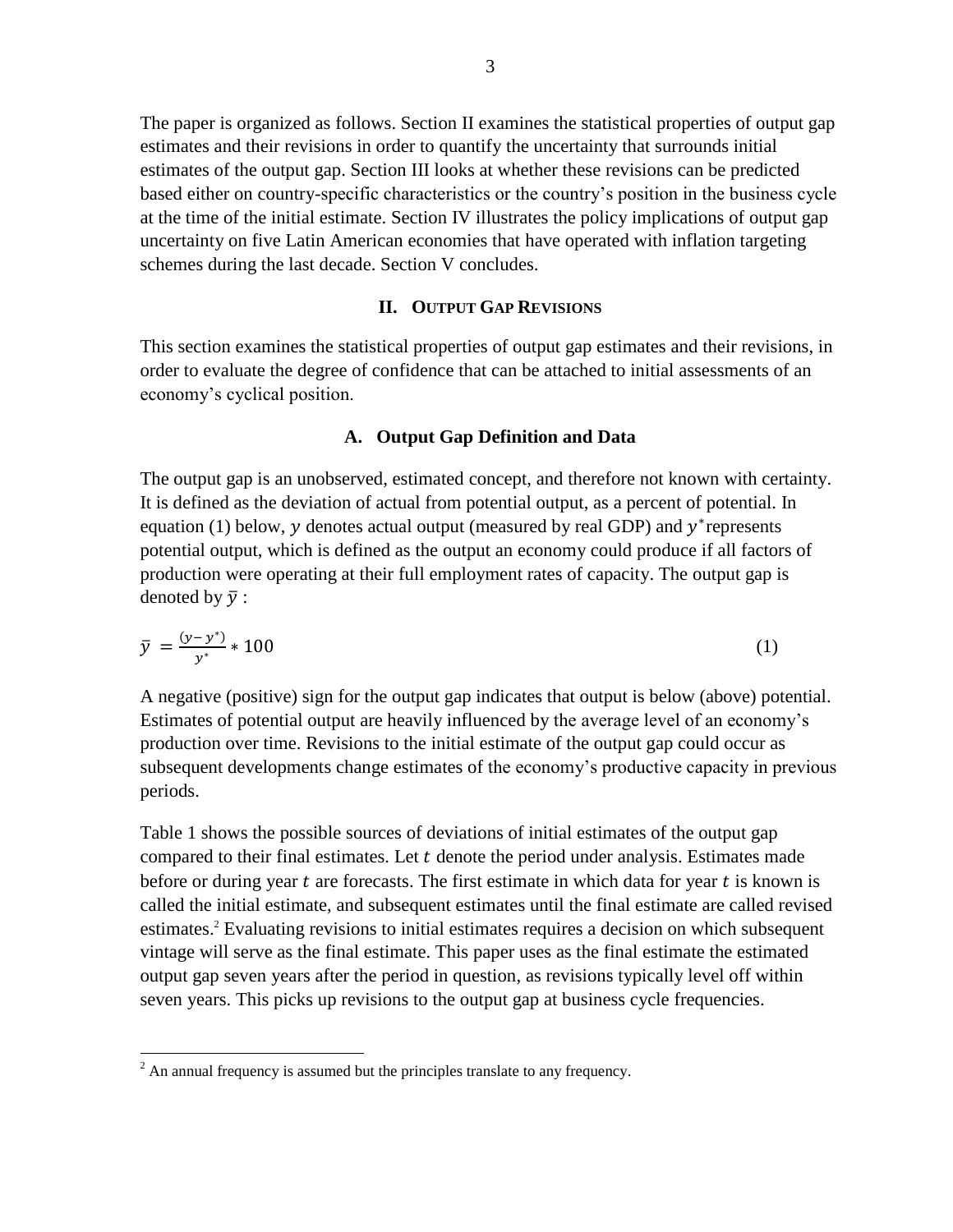As shown in Table 1, deviations between the forecast and final estimate of the output gap can come from four possible sources. The first is that the forecast serves as an input into the policymaker's reaction function. If policymakers base their decisions in part on the forecast and policy affects output within the year, it is to be expected that the outturn will differ from the forecast. A second source of uncertainty is forecast error; factors other than policy could cause the realized output gap to differ from the forecast, and even if policy is implemented as projected, its effects could differ from what was forecast.

| Vintage of estimate | <b>Descriptor</b> | <b>Possible sources of deviations from final</b>  |
|---------------------|-------------------|---------------------------------------------------|
| t.                  | Forecast          | Policy reactions, forecast error, data revisions, |
|                     |                   | uncertainty over potential output                 |
| $t+1$               | Initial           | Data revisions, uncertainty over potential output |
|                     | estimate          |                                                   |
| $t + 2  t + 6$      | Revised           | Data revisions, uncertainty over potential output |
|                     | estimates         |                                                   |
| $t + 7$             | Final             | None, by definition                               |
|                     | estimate          |                                                   |

#### **Table 1. Sources of Revisions to Output Gap Estimates**

This paper focuses on the third and fourth sources—revisions to the output gap arising from data revisions and those arising from changing the decomposition of actual data into its cyclical and trend components. These sources are present in forecasts and in all *ex-post* estimates until the final estimate, as data are revised and estimates of potential output take into account both data revisions for period  $t$  and developments in subsequent periods.

This study will be restricted entirely to *ex-post* estimates—those made after data for the period under study has been released—in order to isolate the impact of data revisions and potential output uncertainty and ensure that deviations related to policy reactions and forecast error do not affect the findings. Modeling the real-time impact of policy reactions and deviations arising from forecast errors are outside the scope of the analysis.

This paper uses data and forecasts from the International Monetary Fund's (IMF) *World Economic Outlook* (WEO), released twice a year (in the spring and the fall). The WEO database consists of macroeconomic data and forecasts submitted by country teams and vetted by the IMF's Research Department for both internal and multilateral consistency.

Given the importance of working only with *ex-post* estimates, the vintage from which to draw the data is critical. The spring WEO was released in May up through 2001 and in April thereafter; the fall version is typically released in October, and occasionally in September. Given the production lags, forecasts for the spring publication are performed during February or March. Given this timeline, in the spring WEO real GDP data for the previous year will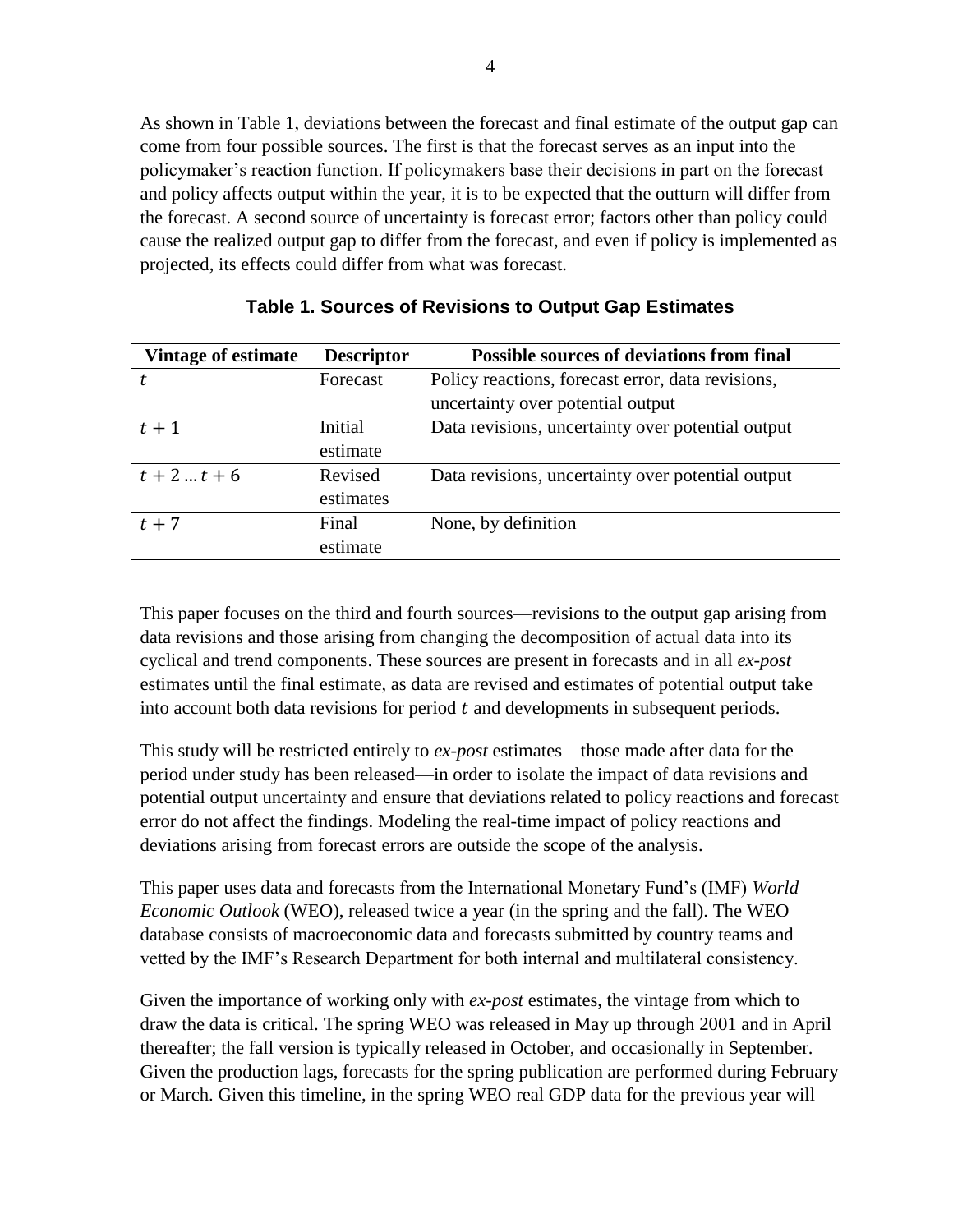continue to be an estimate or forecast for some countries. For this reason, the analysis is performed with the fall vintages.

Data are available since 1991. Given that the final estimate of the output gap is that measured seven years after the period in question, the available WEO vintages allow the calculation of initial estimates and subsequent revisions up to the final estimate from 1990 to 2007. The WEO database contains real-time estimates of the output gap made by country desks for many advanced economies throughout this period. Estimates for many other economies, however, begin only in 2008. There is no prescribed estimation methodology, but the estimates are used by the IMF in discussions with country authorities over appropriate economic policies, underscoring the importance of an accurate assessment.

In order to cover as many countries as possible, we estimate output gaps using potential GDP obtained by applying the Hodrick-Prescott (HP) filter on real GDP data from the WEO and compare with the estimates from country desks where available. As shown in Table 2, we formally test which size of the smoothing parameter  $\lambda$  commonly used for annual data (100) and 6.25) better fits the estimates provided in the WEO and in the OECD's *Economic Outlook* databases by regressing both filtered series on the WEO and OECD data.<sup>3</sup> Table 3 reports the root mean squared errors (RMSE) and R-squared values below, suggesting that  $\lambda$ set to 100 is a better analog of both WEO and OECD data. This suggests that country desks tend to interpret changes in real GDP as changes in cycle rather than in trend. Thus, in the analysis that follows we use HP-filtered data with  $\lambda$  set to 100 for all countries while performing robustness checks on the results using the desk-provided estimates and HPfiltered data with  $\lambda$  set to 6.25.<sup>4</sup> The baseline dataset has an average sample size of 176 countries per year, for a total of 3,018 observations.

|                    | <b>RMSE</b>          |                    | R-squared            |                    |
|--------------------|----------------------|--------------------|----------------------|--------------------|
|                    | HP filtered WEO data |                    | HP filtered WEO data |                    |
|                    | $(\lambda=100)$      | $(\lambda = 6.25)$ | $(\lambda=100)$      | $(\lambda = 6.25)$ |
| Observed WEO data  | 2.11                 | 2.25               | 0.47                 | 0.40               |
| Observed OECD data | 1.10                 | 1.47               | 0.72                 | 0.51               |

**Table 2. HP Filter Smoothing Parameter**

Source: Authors' calculations.

<sup>&</sup>lt;sup>3</sup> As noted in Baxter and King (1995), setting  $\lambda$  to 10 or below closely replicates the statistical properties of the Baxter-King filter.

<sup>&</sup>lt;sup>4</sup> We run the HP filter over all available historical data plus the forecast available in the WEO database to mitigate endpoint problems.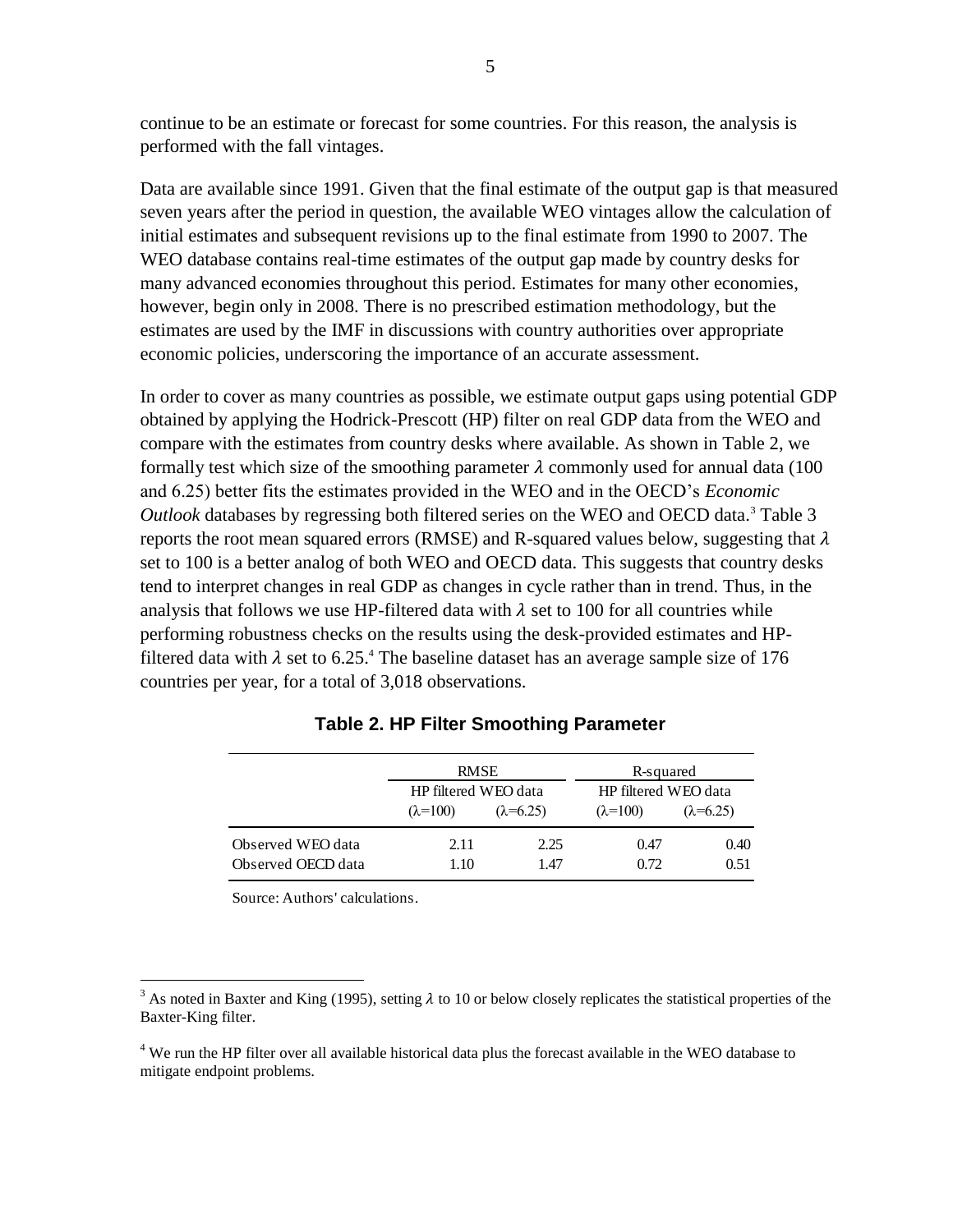#### **B. Initial Estimates and Revisions**

Initial assessments of an economy's cyclical position are subject to a high degree of uncertainty. Table 3 shows that revisions to the output gap are of the same order of magnitude as the initial estimates of the output gap itself, and that about one-third of economies have an output gap that changes signs between the initial and final estimates. Countries are divided into three groups to evaluate whether there are differences across types of country. Advanced economies include all OECD members as of 1990 (the beginning of the sample). Low-income economies include any country with a GNI per capita of \$1,045 or less in 2012. Emerging economies are all those that are not included in the other two groups.<sup>5</sup> Revisions for emerging and low-income economies are larger than those for advanced economies and the estimates are more likely to switch signs. All these features of the data confirm the findings of Ley and Misch (2013).

## Number Initial estimate Final estimate Revision Percent (Percent of potential GDP)<br>
of Median Standard Median Standard Median Standard switching<br>
of Median Standard Median Standard switching<br>
of deviation deviation deviation signs countries deviation deviation deviation signs All countries 176 -0.97 5.12 -0.22 5.57 0.75 3.89 32.3 Advanced 24 -0.24 1.61 0.27 2.49 0.51 1.67 22.9 Emerging 122 -0.98 5.47 -0.34 5.90 0.64 4.11 32.7

Low-income 30 -1.77 5.28 -0.22 5.93 1.55 4.16 38.8

**Table 3. Output Gap: Initial Estimates and Revisions** (Percent of potential GDP)

Source: Authors' calculations.

 $\overline{a}$ 

Uncertainty over the output gap persists for several years after the period under analysis. Figure 1 shows the absolute value of marginal output gap revisions in each vintage and at various percentiles. In the year following the initial estimate, the output gap of the typical country is revised by 0.9 percentage points. Two years later, the absolute value of the median revision remains nearly half a percentage point. Seven years after the year under analysis, a quarter of all countries experience revisions of half a percentage point and ten percent of all countries experience an output gap revision of a full percentage point.

In addition, initial assessments of the cyclical position overestimate the amount of slack in the economy. Actual output is 1.0 percent below potential output in initial estimates, but only 0.2 percent below potential in final estimates, and median revisions to the output gap exceed 0.5 percent of potential for all types of countries (Table 1; Figure 2, left panel). We call this phenomenon "excess capacity bias."

 $<sup>5</sup>$  See Appendix I for a complete list of countries in each group.</sup>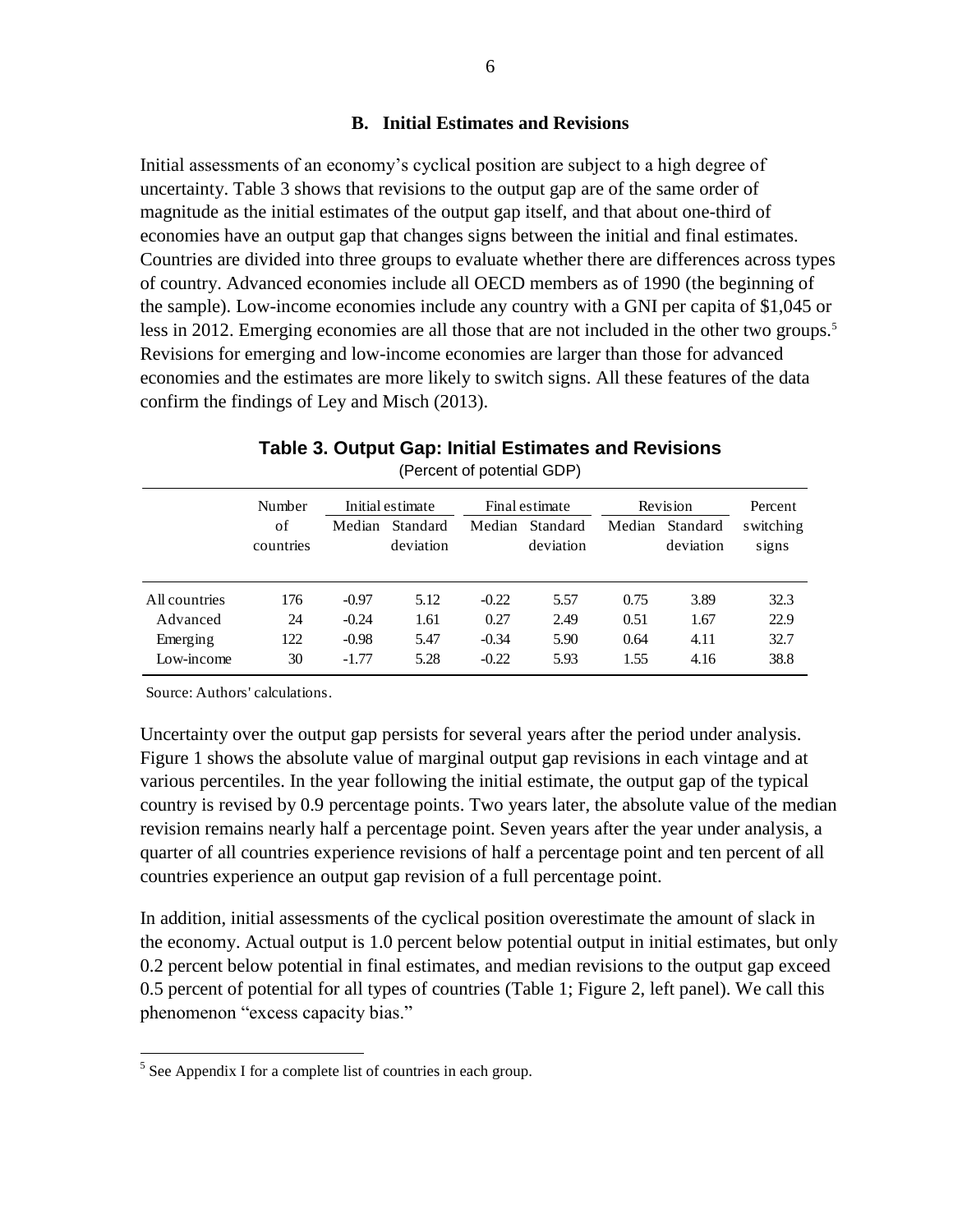

**Figure 1. Marginal Output Gap Revisions by Vintage**

Two factors interact to produce excess capacity bias. First, initial estimates of economic activity tended to be revised upward in later vintages (Figure 2, middle panel). This fact by itself would not lead to a bias towards excess capacity, as persistent upward data revisions would tend to raise both actual and potential output without a substantial impact on the estimated cyclical position. However, economic activity tended to underperform IMF forecasts, in line with the findings of Ho and Mauro (2014) and Timmermann (2007). This second factor worked to keep cumulative revisions to estimated potential growth roughly neutral, at less than 0.1 percent of potential output, on average (Figure 2, right panel). The combination of upward revisions to past activity and downward revisions to current activity (relative to the forecast) results in the lower level of excess capacity in final estimates compared to initial estimates.



## **Figure 2. Initial and Final Output Gap Estimates**

Source: Authors' calculations.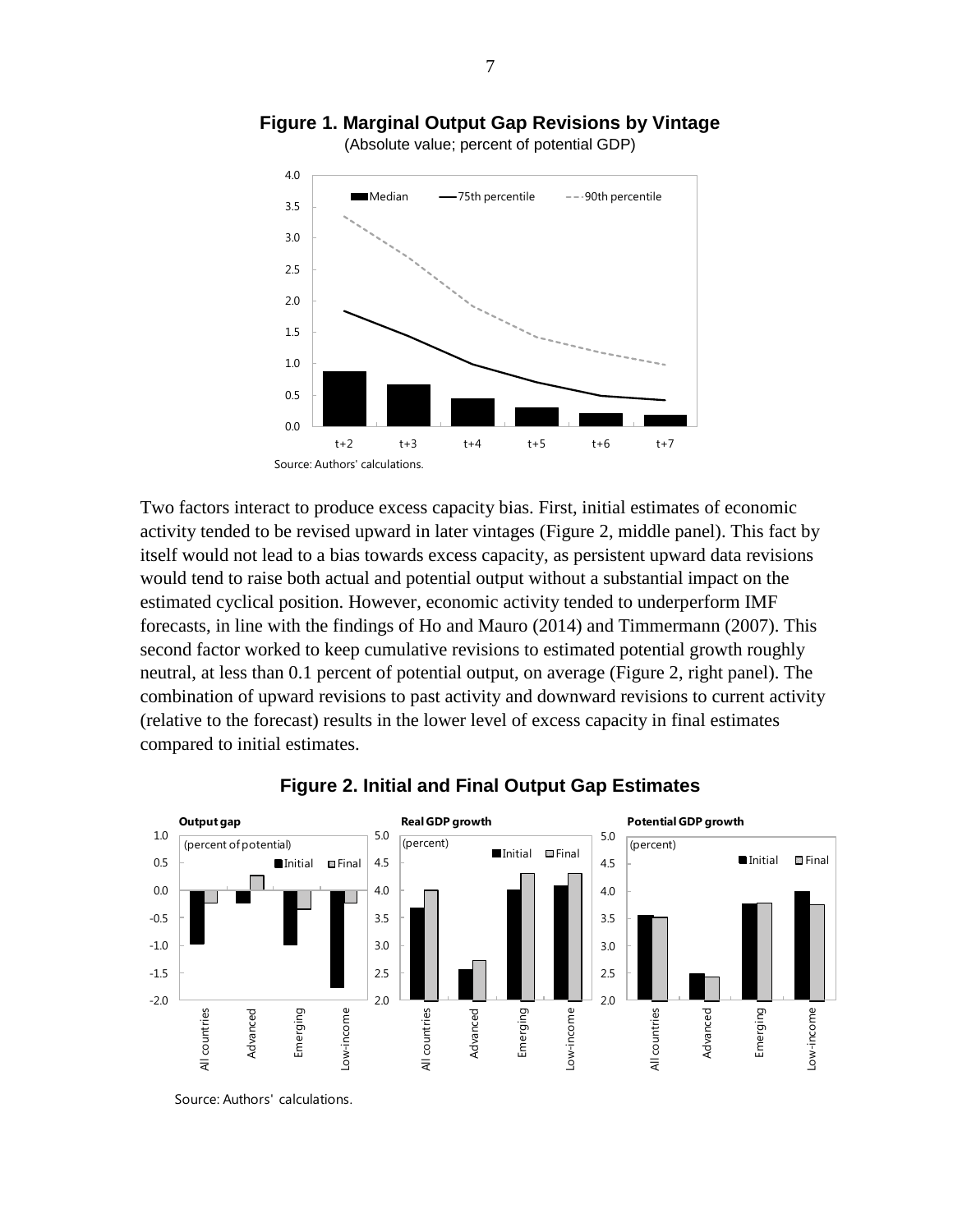Initial assessments of an economy's cyclical position are least reliable during recessions. Figure 3 compares the full sample and a subsample restricted to episodes in which the initial estimate of real GDP growth was negative, displaying for each group of observations the average absolute revision and the standard deviation of revisions. 6 It shows that absolute revisions to the output gap, actual growth, and potential growth are 30 to 50 percent larger during downturns than in normal times, and the wider distribution of revisions—30 percent higher than in the full sample—highlights the additional uncertainty over the cyclical position of an economy when growth is negative.



**Figure 3. Revision Properties** (Cumulative revisions, final estimate minus initial estimate)

Source: Authors' calculations.

 $\overline{a}$ 

#### **C. Robustness Checks**

The key features of initial assessments of an economy's cyclical position and its subsequent revisions are 1) a high degree of uncertainty that persists several years beyond the period under analysis; 2) initial estimates have an excess capacity bias, overestimating the amount of spare capacity in an economy; and 3) increased uncertainty around cyclical turning points, in particular during economic downturns.

In order to ensure that these features of the data are not unique to the WEO dataset or our use of the HP filter to estimate potential output and the output gap, we perform several robustness checks.

<sup>&</sup>lt;sup>6</sup> Clearly, turning points marking an acceleration of an economy could also be analyzed. Given that potential growth rates differ across economies, negative real GDP growth (especially at the annual frequency) may not catch all cyclical turning points, but it is probable that most observations in this subsample are turning points (with the most likely exception being economies in an extended period of negative growth). The results hold when negative growth is defined using the final estimate rather than the initial estimate.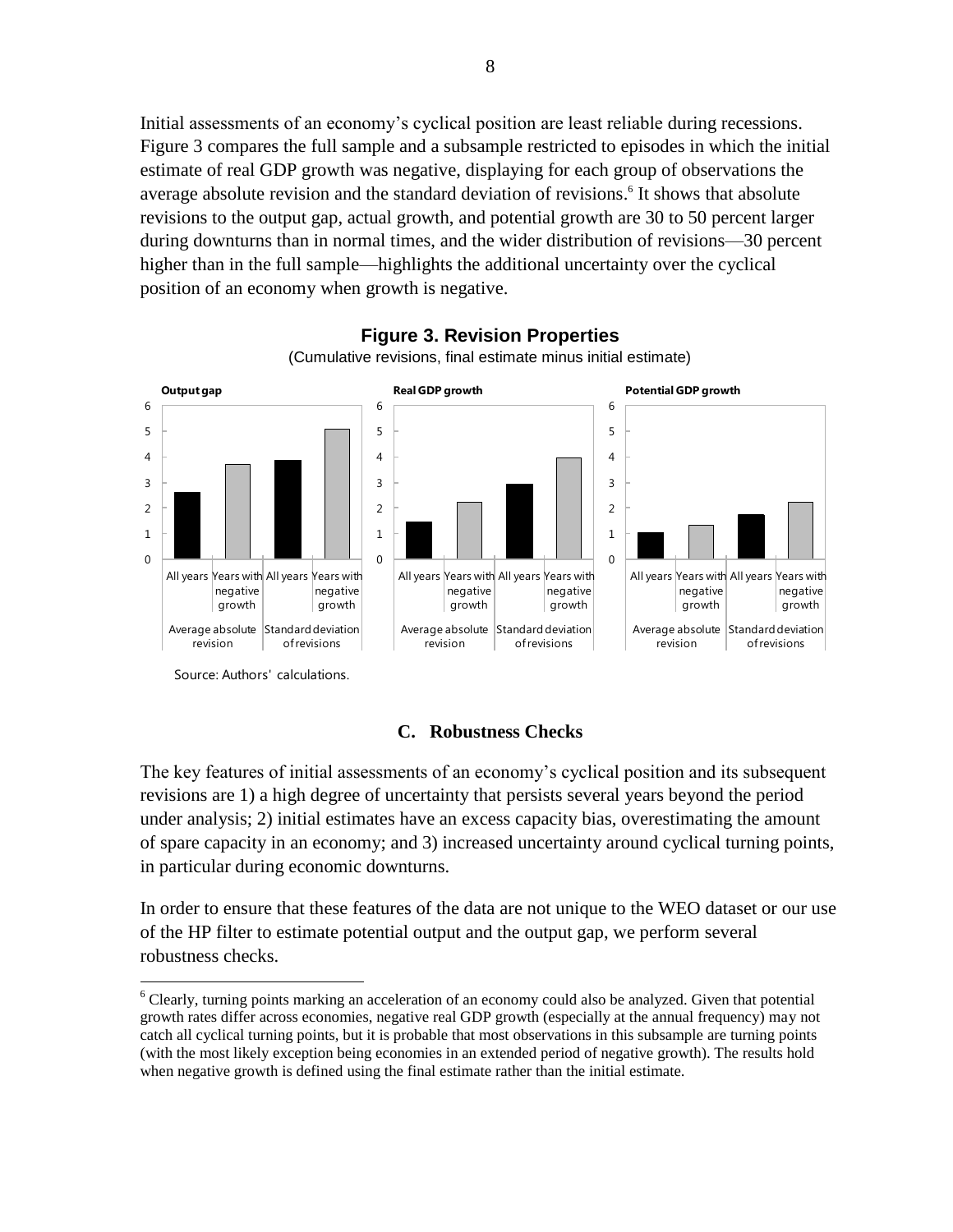First, we use HP-filtered data generated by setting  $\lambda$  equal to 6.25.<sup>7</sup> The median revisions are much lower than those when  $\lambda$  is set to 100, suggesting that the excess capacity bias depends on the parameter  $\lambda$ , and therefore on the extent to which real growth fluctuations are interpreted as structural. However, the ratios of standard deviations to medians are dramatically larger. This suggests that using  $\lambda$  set to 6.25 creates higher levels of normalized volatility in output gap measurements and more evenly dispersed revisions across zero, implying an even higher uncertainty about the direction of the revision.

Second, we use estimates of the output gap from two cross-country sources: the OECD's *Economic Outlook* database and the WEO database. The December edition of the *Economic Outlook* was used, as its release coincides most closely with the Fall WEO. As with the WEO estimates, the OECD estimates are submitted directly by country teams using their own judgment as to the amount of spare capacity in each economy. Using estimates that rely on the judgment of analysts covering the economies in question should reveal whether the use of the HP filter is driving the results.

Both the WEO and OECD data cover mostly advanced economies, so Figure 4 compares the key metrics presented above with the HP-filtered estimates, all using the same sample of advanced economies (see Appendix I). Country desks' estimates display at least as much persistent uncertainty in revisions and excess capacity bias as the HP-filtered estimates. In fact, the right panel in Figure 4 shows that the typical revisions from these sources are larger and more variable than those from the HP-filtered data.



## **Figure 4. Comparison Across Sources**

Source: Authors' calculations.

<sup>(</sup>Data for advanced economies)

 $\overline{a}$  $7$  See Ravn and Uhlig (2002).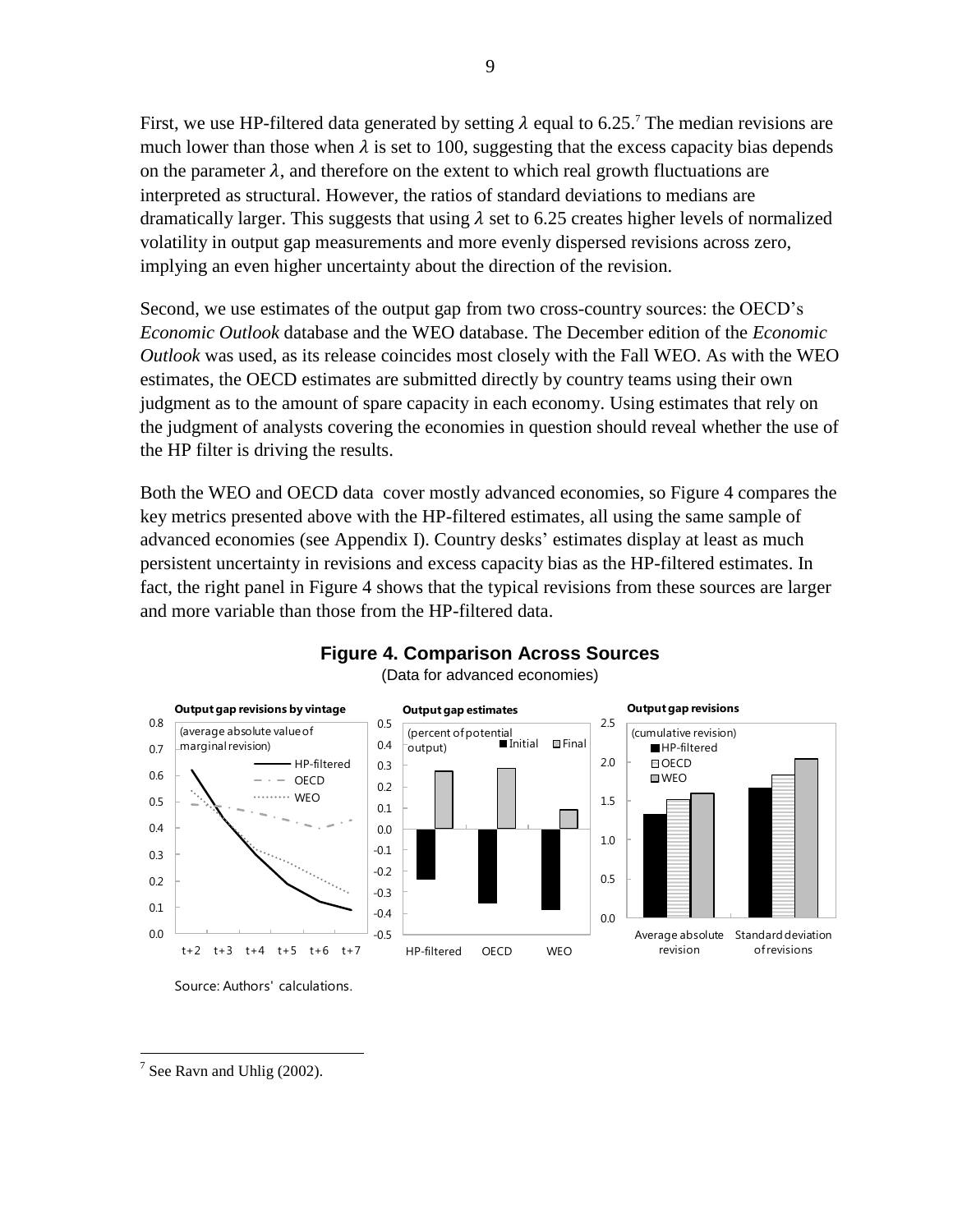Third, for the United States we analyze output gap estimates based on a production function approach published by the Congressional Budget Office (CBO; see CBO, 2001, for a description of the methodology) in addition to the sources mentioned above.<sup>8</sup> Figure 5 shows that CBO and HP-filtered estimates show similar persistent uncertainty, while the distribution of revisions is slightly less wide using CBO estimates. Uncertainty over the sign of the output gap is frequent—7 out of 18 initial estimates change sign by the final estimate for the CBO, OECD, and WEO datasets and 5 out of 18 for the HP-filtered estimates.

Fourth, the results are also robust to adjusting assumptions regarding the filter and sample.<sup>9</sup> The findings do not change when the full sample is broken into two subsamples covering the 1990s and 2000s. Estimates using filtered data excluding the forecast are even more volatile and subject to revision than those with the forecast included. Finally, the results are insensitive to changing the vintage for the final estimate to six or eight years rather than seven.



## **Figure 5. Comparison Across U.S. Output Gap Estimates**

Source: Authors' calculations.

Overall, these results underscore the challenges facing policymakers when setting policy based on assessments of an economy's cyclical position. Assessments made at the time of policy decisions are likely to be revised substantially in subsequent periods, and they likely overstate the degree of excess capacity in the economy. In addition, there is evidence these

 $\overline{a}$ <sup>8</sup> The estimates are published in January of each year. Vintages are aligned with the WEO and OECD estimates published the preceding September/October and December, respectively, such that the first retrospective estimate of the output gap in year t is assumed to be made in January of year  $t + 2$ ; revisions are then made until the final estimate in year  $t + 8$ .

<sup>&</sup>lt;sup>9</sup> Results for subsamples are not shown since they are very similar to the baseline specification, but they are available from the authors upon request.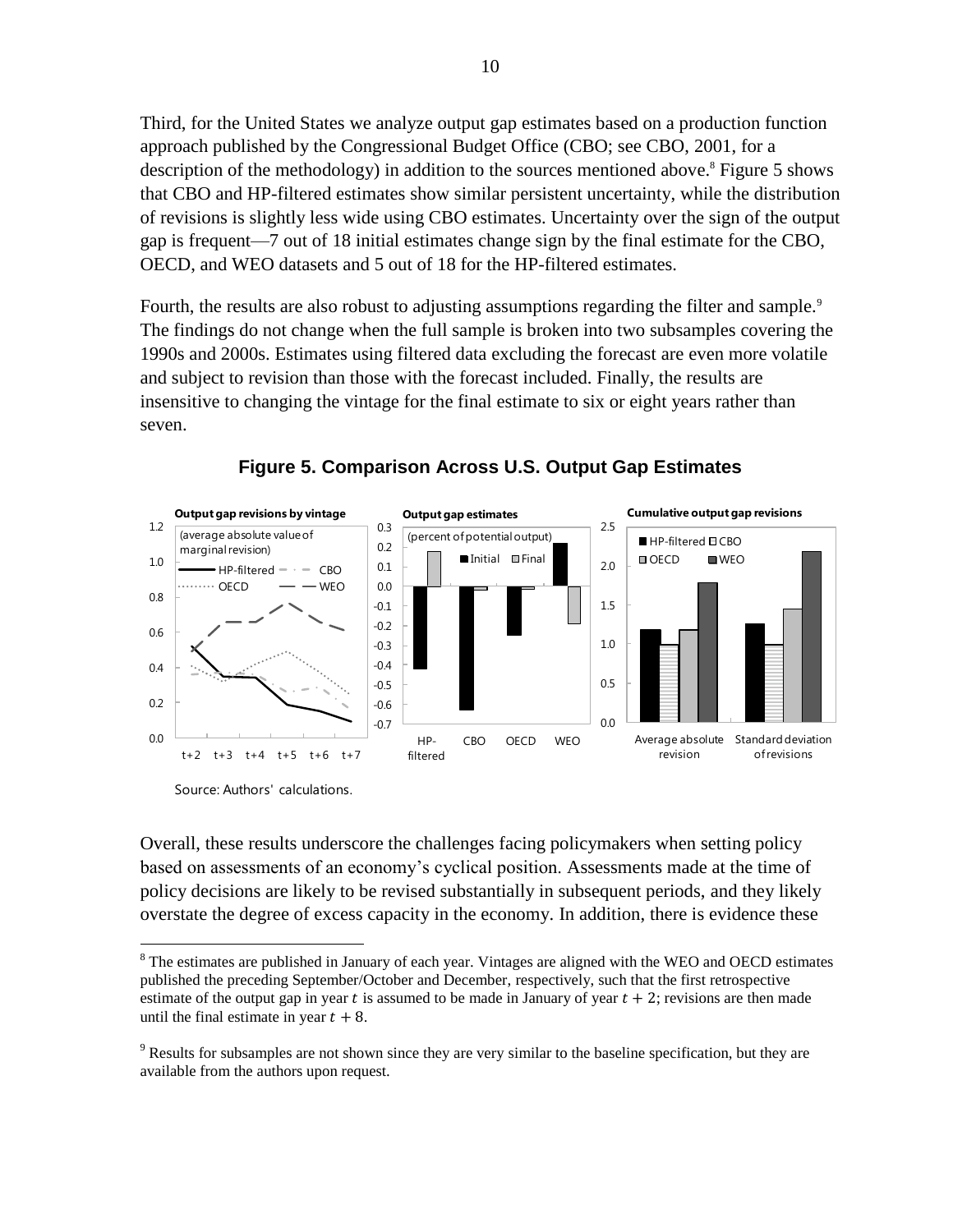problems are more acute during turning points, as revisions tend to be larger during recessions.

#### **III. DETERMINANTS OF OUTPUT GAP REVISIONS**

The previous section establishes the wide range of uncertainty that surrounds initial estimates of the output gap. This section looks at whether output gap revisions can be predicted based on either country-specific characteristics or the country's position in the business cycle at the time of the initial estimate. Although we find several significant determinants of output gap revisions, a large share of revisions remains unexplained, suggesting that they may not be predictable at the time policy decisions are made.

#### **A. Empirical Strategy**

Some variables may explain the direction of subsequent output gap revisions, while others may only be informative about the magnitude of revisions. In order to maximize the explanatory power of the information at our disposal at the time of initial estimates, we attempt to explain the size of output gap revisions rather than the direction in which the revisions occur.<sup>10</sup> Let  $|\bar{y}_{i,t}|_{t+1} - \bar{y}_{i,t}|_{t+7}$  denote the absolute value of the cumulative output gap revision for country  $i$  at time  $t$ . This can be modeled as:

$$
\left|\overline{y}_{i,t|t+1} - \overline{y}_{i,t|t+7}\right| = \alpha + \beta X_{i,t|t+1} + \delta D_i + \varepsilon_{it}
$$
\n(2)

Where  $\alpha$  is the intercept,  $X_{i,t|t+1}$  is a matrix of variables including the a set of covariates for country *i* at time t and measured at time  $t + 1$ ,  $D_i$  is a matrix including other time-invariant covariates measured at the most recent point in time,  $\beta$  and  $\delta$  are the coefficients on these matrices, and  $\varepsilon_{it}$  is a mean zero error term that captures unexplained heterogeneity.

Equation (2) is estimated using ordinary least squares (OLS) applied to a pooled panel sample of annual observations, correcting the standard errors for heteroskedasticity and autocorrelation. As a robustness check, we also estimate equation (2) with a further correction of the standard errors for cross-sectional dependence.

The selection of the control variables  $X_{i,t|t+1}$  and  $D_i$  included in the specifications relies on our understanding, guided by previous empirical research (see, in particular, Ley and Misch, 2014), of what factors may determine the magnitude of the output gap revisions.

<sup>&</sup>lt;sup>10</sup> Note that the revisions of output gap estimates made *ex ante* would be even less predictable. See Appendix I for a detailed description of the variables.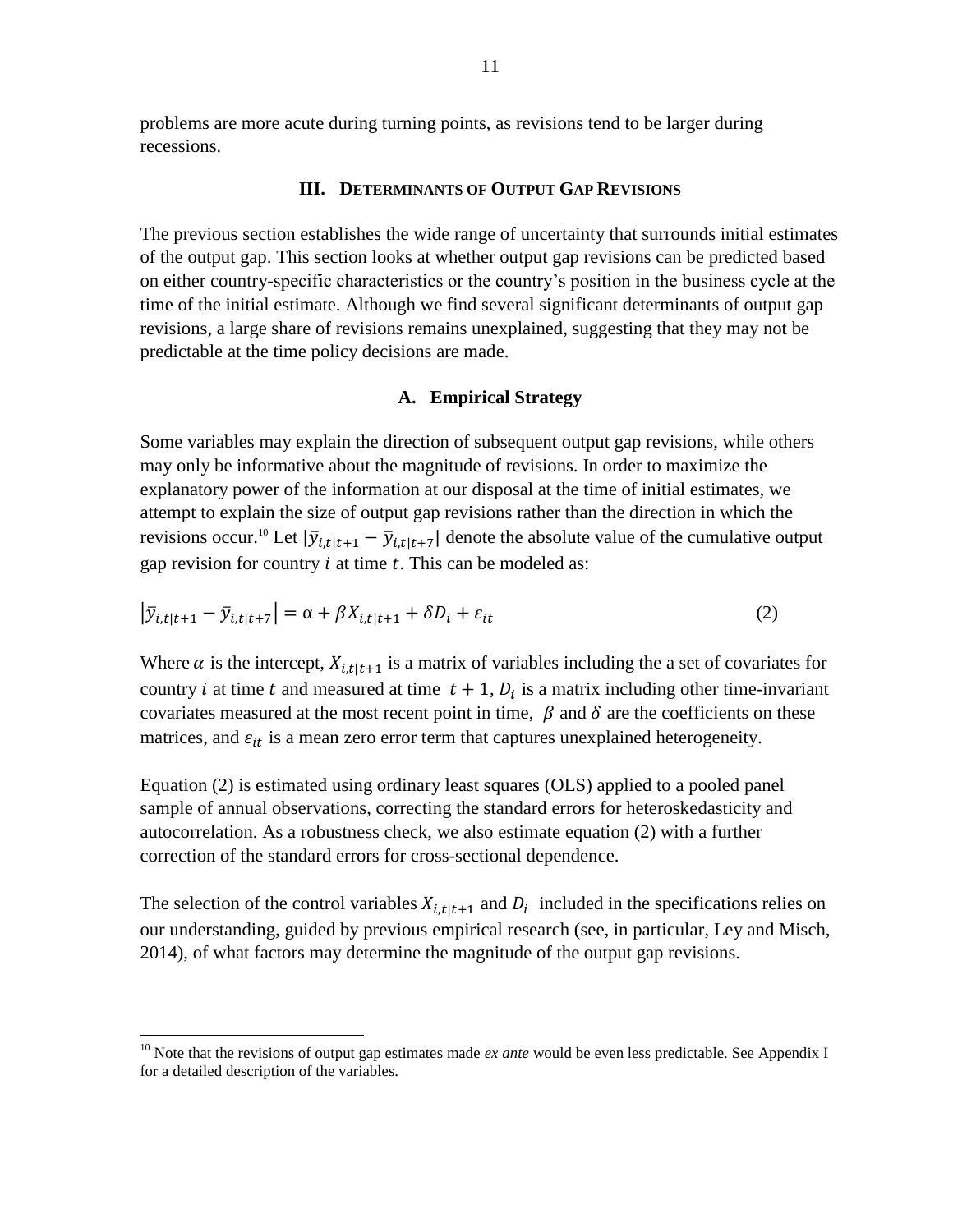In order to maximize the usefulness of the findings to policy decisions, we also investigate the determinants of output gap revisions that are large enough to change the sign of the gap, since real-time assessments of whether the economy is above or below potential output play a key role in policy decisions. To investigate the determinants of changes in the sign of the output gap, we estimate the following population-averaged panel probit model<sup>11</sup> on the same regressors as in the baseline specification:

$$
\Phi\left(S_{i,t|(t+1,t+7)}^{\bar{y}}\right) = \alpha + \beta X_{i,t|t+1} + \delta D_i + \varepsilon_{it}
$$
\n(3)

where  $\Phi$  is the probability function, and  $S_{i,t|(t+1,t+7)}^{\bar{Y}}$  is a binary variable taking the value one when the sign of the output gap of country i at time t measured at time  $t + 7$  is the opposite of the sign of the same output gap measured at time  $t + 1$ . To avoid mild fluctuations around potential GDP, we consider only episodes in which the output gap revision is larger than half a percentage point of potential GDP. Our estimations perform a correction for heteroskedasticity and autocorrelation of the standard errors.<sup>12</sup>

We group the baseline regressors into four categories. A first category includes variables related to domestic or world GDP dynamics. In particular, we control for the size of the output gap measured at  $t + 1$ . A very large positive or negative output gap may signal a change in trend growth that is incorporated only gradually into estimates of potential output and thus we expect a positive impact on the size of revisions. Also, we include domestic and world real GDP growth *surprises* in time  $t$  (measured at time  $t + 1$  to have actual figures), which are defined as the deviation of domestic (or world) real GDP growth from its mean within the last 10 years. Thus, when a surprise in growth occurs, either domestic or worldwide, it increases the difficulty of decomposing actual output data into its trend and cyclical components, negatively affecting the ability to estimate the output gap and increasing the expected size of its revisions.

A second category of variables attempts to gauge macroeconomic uncertainty. To this end, we use the standard deviation of domestic real GDP growth over the last 10 years measured

 $11$  The alternative is to use logit regressions, assuming an error term that is logistically distributed. As a robustness check, we perform logit regressions that are not shown because they return similar results. Results are available from the authors upon request.

 $12$  The estimated coefficients of a probit model do not quantify the influence of the covariates on the probability of a sign change of the output gap because they are parameters of the latent model. As such, they only measure the effect of a regressor on the latent propensity for a positive result. The effect of a unit change of a covariate on the dependent variable when the other covariates are constant is represented by the marginal effect. This can then be interpreted similarly to the linear regression coefficient, which directly measures the marginal effect of an explanatory variable on the dependent one. Hence, for the probit estimations we only report the corresponding marginal effects.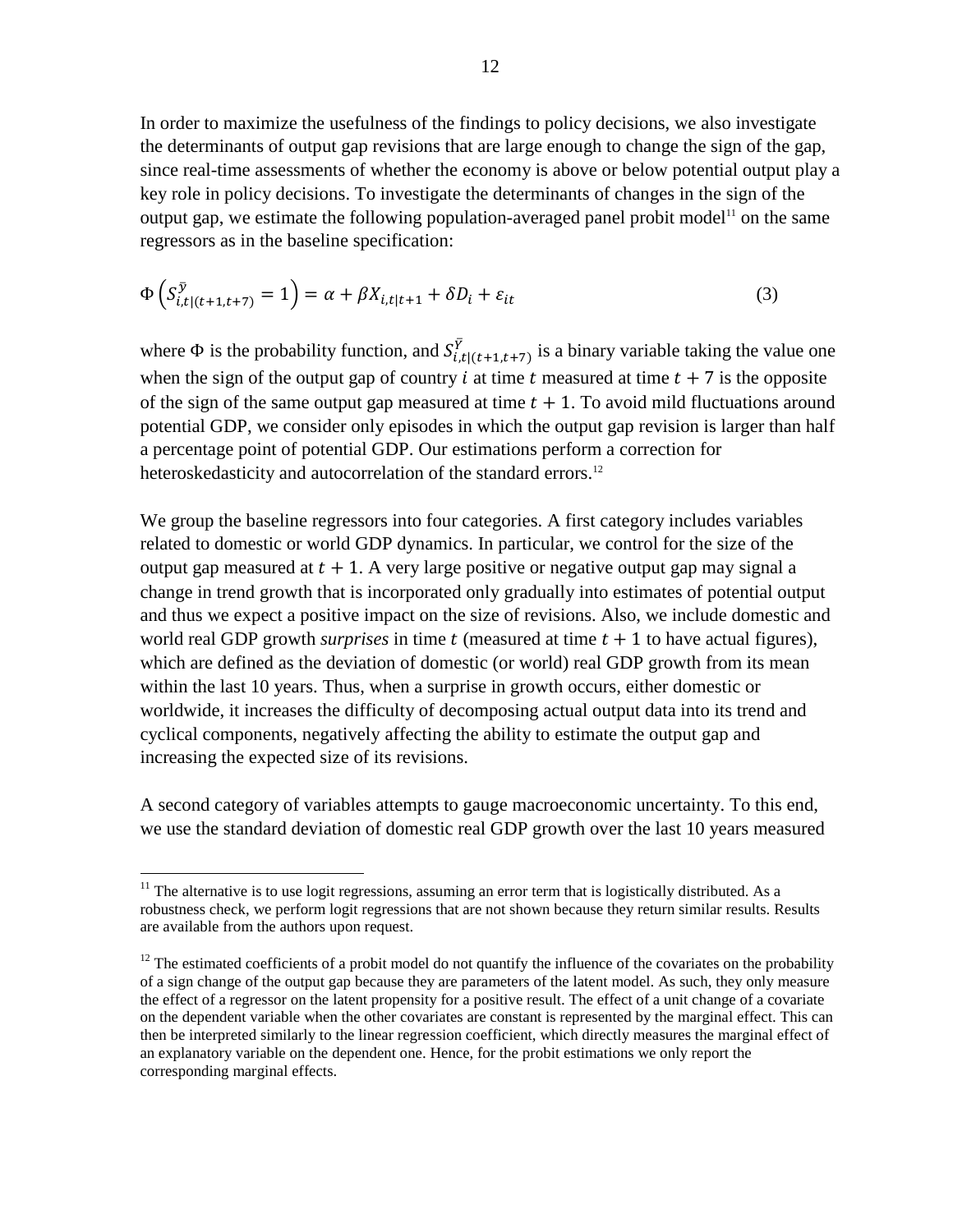at  $t + 1$ , as a proxy of historical volatility in the economy. We also include the share of natural resource rents (or economic profits) in GDP to proxy natural resource price movements that are not necessarily reflected in inflation, as well as volume changes. In a broader sense, this variable is a proxy for structural changes in the economy.<sup>13</sup> It is constructed as the sum of oil, natural gas, coal, mineral, and forest rents, which greatly depend on the corresponding price. Finally, we also include the most commonly used proxy for macroeconomic uncertainty, which is inflation. All these variables are expected to be positively associated with the size of revisions.

A third category of variables captures the presence of policy frameworks. In particular, we include dummy variables for the presence of inflation targeting and fiscal rules that are specified in terms of some fiscal aggregate adjusted for the cycle (here we call them *cyclical* fiscal rules). These frameworks should activate countercyclical policies which should help keep output relatively near its trend level, reducing the size of revisions. Fiscal rules, however, are often introduced when fiscal discipline is weak and their adoption can be accompanied by significant adjustments when conditions for triggering escape clauses are not met. Thus, the expected effect on output gap revisions is ambiguous.

A last category of variables is supposed to capture the degree of statistical capacity common to different groups of countries. Advanced economies are likely to have good and timely data and thus revisions to actual data and the output gap are expected to be smaller. In contrast, data timeliness and availability is more heterogeneous in low-income countries (LICs), possibly affecting the reliability of initial releases of GDP data and increasing the size of output gap revisions. This is similar to what happens in a number of small economies (those with a population below the  $10<sup>th</sup>$  percentile of the population distribution). Beyond data quality, LICs and small economies may be subject to shocks (such as natural disasters) whose effects are hard to decompose between the trend and the cycle in real time. These three factors are represented by dummy variables.

## **B. Results**

Table 4 presents evidence on the determinants of the cumulative absolute revisions of the output gap. We run the baseline specification on an unbalanced sample of 2,943 observations for 171 countries over the period 1990-2007 using the baseline dataset of HP-filtered real GDP data. For robustness, we estimate the same specification using estimates for the output gap provided to the WEO by country desks, as well as OECD estimates, and by running an alternate specification that corrects the standard errors for cross-sectional dependence. As the WEO output gap estimates cover only 29 countries (26 countries in the case of the OECD),

<sup>&</sup>lt;sup>13</sup> Since there are no vintages available for rents in percent of GDP, we assume that the data are the same as at time  $t + 1$ .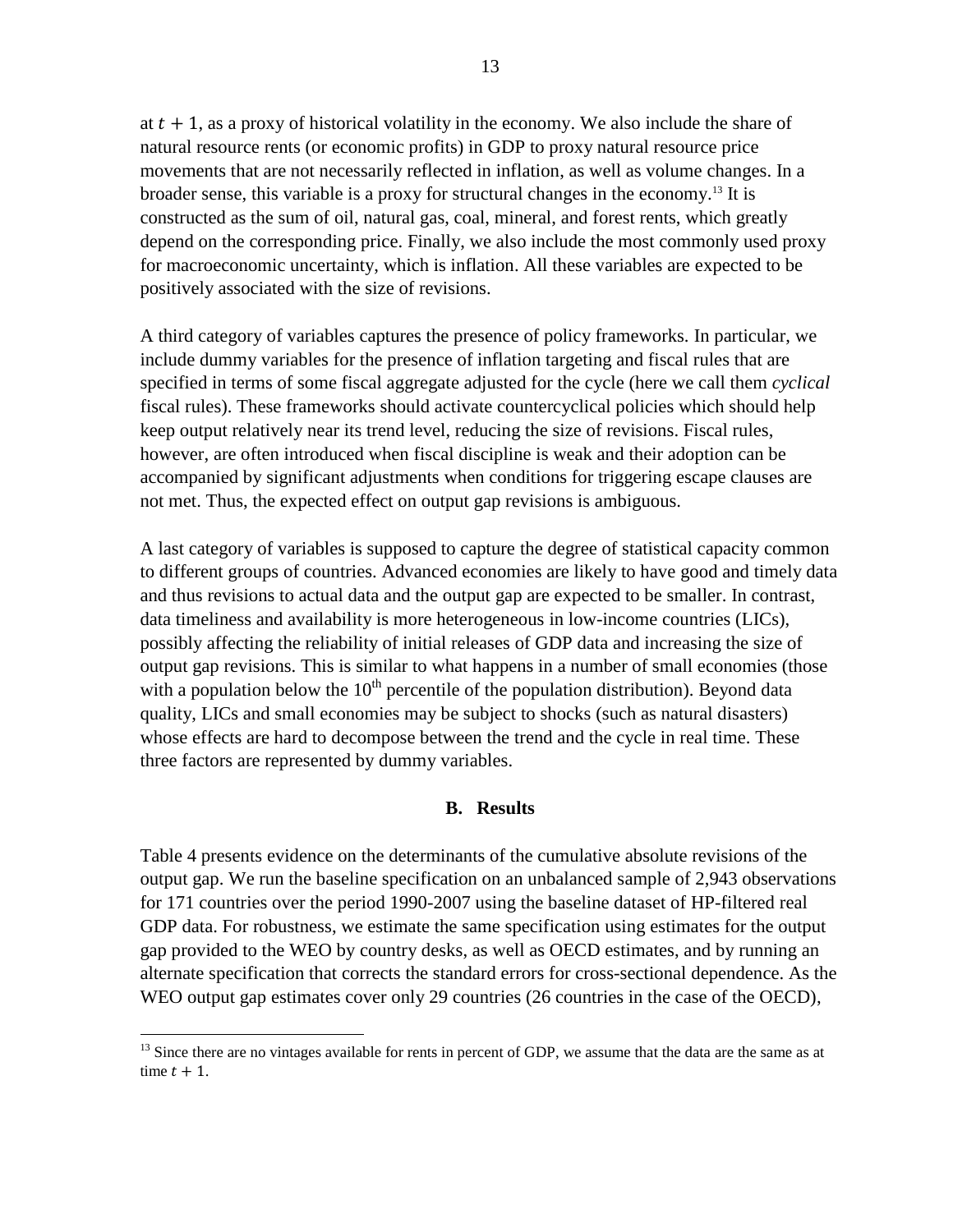|                                       | (1)         | (2)                  | ັ<br>(3)   | (4)             | (5)         | (6)             |
|---------------------------------------|-------------|----------------------|------------|-----------------|-------------|-----------------|
|                                       |             | HP filtered WEO data |            | WEO data        |             | OECD data       |
|                                       | <b>OLS</b>  | <b>OLS PCSE</b>      | <b>OLS</b> | <b>OLS PCSE</b> | <b>OLS</b>  | <b>OLS PCSE</b> |
|                                       |             |                      |            |                 |             |                 |
| Abs. output gap #                     | $0.109***$  | $0.104***$           | $0.658***$ | $0.613***$      | $0.180***$  | 0.134           |
|                                       | (0.035)     | (0.022)              | (0.161)    | (0.070)         | (0.040)     | (0.083)         |
| Abs. real GDP growth surprise #       | $0.074***$  | $0.049***$           | $-0.035$   | $-0.026$        | 0.043       | 0.034           |
|                                       | (0.014)     | (0.018)              | (0.069)    | (0.057)         | (0.083)     | (0.089)         |
| Abs. world real GDP growth surprise # | $0.189**$   | 0.085                | $0.801***$ | $0.568***$      | $0.925***$  | $0.612***$      |
|                                       | (0.077)     | (0.065)              | (0.142)    | (0.125)         | (0.188)     | (0.138)         |
| Real GDP growth SD #                  | 0.005       | 0.008                | $-0.014$   | $-0.047$        | $-0.019$    | $-0.005$        |
|                                       | (0.020)     | (0.028)              | (0.071)    | (0.085)         | (0.139)     | (0.152)         |
| Rents/GDP                             | $0.020***$  | $0.021***$           | $-0.002$   | $-0.007$        | $-0.054***$ | $-0.056**$      |
|                                       | (0.007)     | (0.006)              | (0.016)    | (0.036)         | (0.013)     | (0.023)         |
| Inflation                             | 0.009       | $0.009*$             | $-0.061$   | $-0.039$        | $0.114**$   | 0.119           |
|                                       | (0.007)     | (0.005)              | (0.060)    | (0.044)         | (0.055)     | (0.075)         |
| Inflation targeting                   | $-0.362***$ | $-0.330**$           | $-0.107$   | $-0.171$        | $-0.235$    | $-0.225$        |
|                                       | (0.135)     | (0.154)              | (0.191)    | (0.217)         | (0.191)     | (0.218)         |
| Cyclical fiscal rules                 | 0.056       | 0.091                | 0.058      | 0.067           | 0.130       | 0.138           |
|                                       | (0.167)     | (0.178)              | (0.201)    | (0.232)         | (0.218)     | (0.188)         |
| OECD                                  | $-0.542***$ | $-0.594***$          |            |                 |             |                 |
|                                       | (0.151)     | (0.140)              |            |                 |             |                 |
| LIC                                   | $0.503**$   | $0.522**$            |            |                 |             |                 |
|                                       | (0.230)     | (0.212)              |            |                 |             |                 |
| Small economy                         | $0.790***$  | $0.745***$           |            |                 |             |                 |
|                                       | (0.216)     | (0.242)              |            |                 |             |                 |
| Constant                              | $1.437***$  | 1.685***             | 0.189      | $0.544**$       | 0.328       | $0.685*$        |
|                                       | (0.157)     | (0.165)              | (0.333)    | (0.255)         | (0.296)     | (0.366)         |
| Observations                          | 2,943       | 2,943                | 437        | 437             | 299         | 299             |
| R-squared                             | 0.164       | 0.109                | 0.407      | 0.382           | 0.157       | 0.100           |
| Number of economies                   | 171         | 171                  | 29         | 29              | 26          | 26              |

#### **Table 4. Determinants of the Absolute Revisions of the Output Gap, Baseline**

(Dependent variable: absolute revisions of the output gap at t+7 compared to t+1)

Notes: Heteroskedasticity and autocorrelation robust standard errors in parentheses for OLS and FGLS; heteroskedasticity, autocorrelation and cross-sectional dependence robust standard errors in parentheses for PCSE; \*\*\*, \*\*, \* next to a number indicate statistical significance at 1, 5 and 10 percent, respectively; # denotes variables measured at time *t+1*.

Source: Authors' calculations.

the number of observations falls to about a sixth when using WEO estimates (and to a tenth when using OECD estimates). When using WEO and OECD estimates, the dummy variables for OECD countries, LICs, and small economies are no longer applicable.

Column 1 presents the results for our preferred estimation. Most of the variables' coefficients are significant and take the expected sign. A one percentage point increase in the (absolute value of the) output gap is associated with a 0.11 percentage point increase in its revision. Similarly, real GDP growth surprises positively affect revisions. A one percentage point increase in the deviation of domestic real GDP growth from its past 10 years' mean raises the revision by 0.07 percentage points, while a one percentage point increase in the deviation of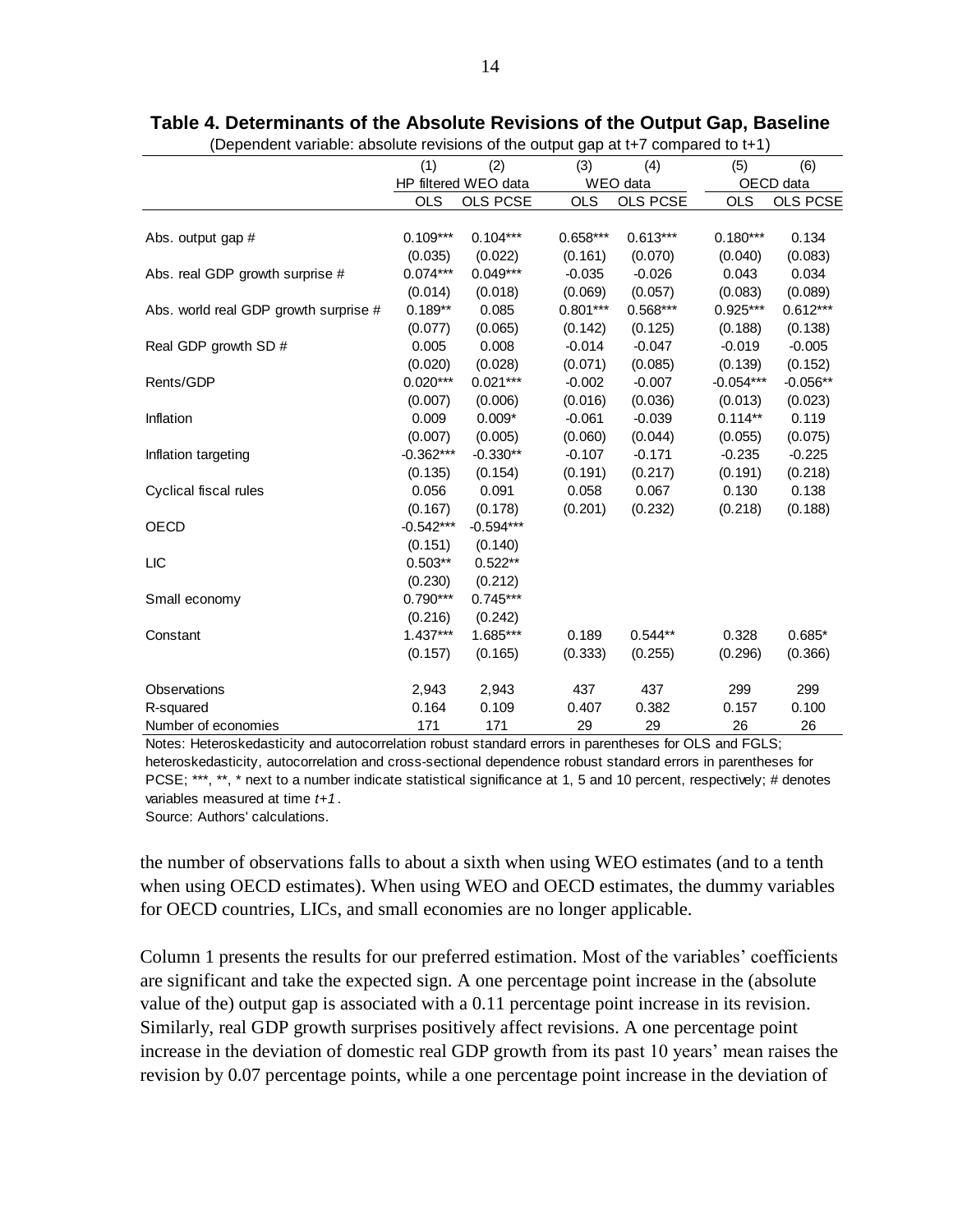the world real GDP growth from its past 10 years' mean raises the revision by 0.19 percentage points.

Evidence on the effects of macroeconomic uncertainty on output gap revisions is mixed. The coefficient on historical growth volatility is insignificant, suggesting that historically volatile countries are not subject to greater uncertainty around output gap estimates. However, estimating output gaps for resource rich countries is more challenging, as an increase of one percentage point in rents as a share of GDP brings about an increase in the revision by 0.02 percentage points.

Countries with inflation targeting regimes have lower output gap revisions. Indeed, these countries have output gap revisions that are 0.36 percentage points lower than other countries, holding other factors constant. In contrast, fiscal rules are not reflected in any significant change in the size of the revisions.

Quality (including timeliness) of data is a statistically significant determinant of the revisions. OECD countries have revisions over half a point smaller than those of other countries, while LICs have revisions that are about half a point larger than other countries. Small countries have even larger revisions—0.79 percentage points greater than the rest of the sample.

Some robustness checks are performed on the preferred specification. The results after correcting for cross-sectional dependence of standard errors are very similar, suggesting that such dependence is not pervasive in the data (Column 2). Also, the results when using WEO output gap estimates (Columns 3 and 4) and OECD estimates (Columns 5 and 6) are generally consistent, though the size of the statistically significant coefficients is larger in some cases. For example, the magnitude of the coefficients for the size of the output gap and surprises in world real GDP growth are about six and four times larger, respectively, when WEO data are used, and 1¼ and 4 times larger when OECD data are used. On the other hand, the coefficients for real GDP growth volatility and inflation targeting regime are significant when OECD data are used and maintain a similar magnitude.

Two variables become statistically significant when using OECD output gap estimates. Rents (as a share of GDP) take a negative sign suggesting that the size of the revisions is smaller when the country is resource rich. This (rather counterintuitive) result is mainly driven by the large rents in Norway, Canada, and Australia, countries with a high degree of macroeconomic stability. The estimation of a regression including an interaction term between rents and a dummy variable taking a value of one for these three countries yields a non-significant coefficient on rents. All these robustness checks should be taken with caution as the sample is only a fraction of the one in Column 1. Also, the subset of countries used in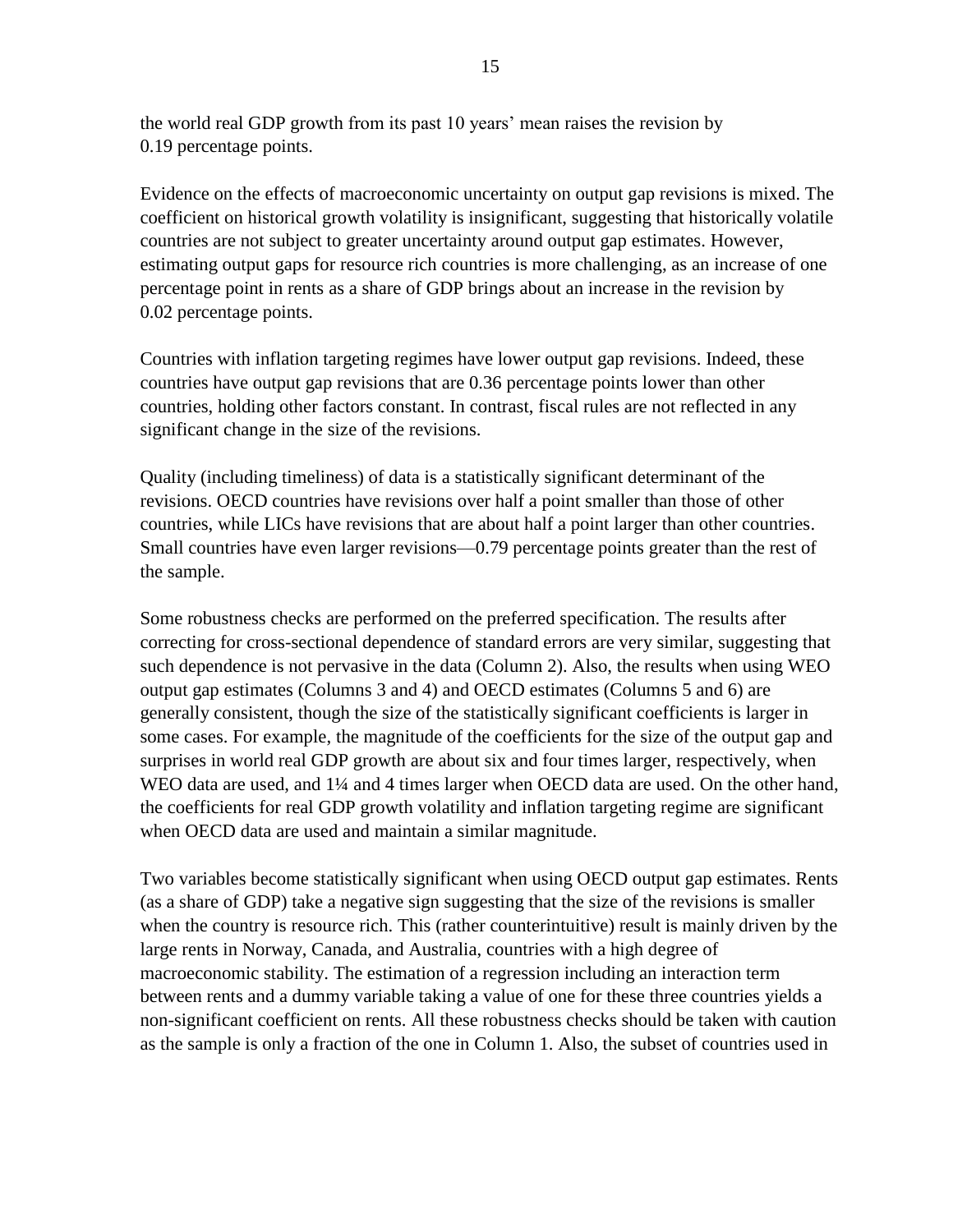Columns 3 to 6 may suffer from selection bias because the countries included are mainly advanced economies.<sup>14</sup>

Finally, we run the same specifications in Columns 1 and 2 using HP-filtered WEO data that are generated by  $\lambda$  equal to 6.25. The results are very similar to the ones reported in Columns 1 and 2 and suggest that the choice of the smoothing parameter does not affect the main conclusions.<sup>15</sup>

The goodness of fit of the different specifications falls in the 10 to 41 percent range. This suggests that a large component of the revisions behaves as a white noise process, and thus, it cannot be explained by factors known to policymakers.

We also estimate the baseline specification without dummy variables for country groups. One may argue these dummies pick up effects other than the ones they are constructed for and that, as a result, the explanatory power may be even lower than in the baseline estimation. The results, however, suggest that this is not the case as the continuous variables present similar coefficients and the R-squared is close to the one of the baseline, so the results are not shown.

In order to reduce the likelihood of omitted variable bias, in Table 5 we present some extensions to the baseline specification. The baseline results are generally robust when other explanatory variables are added. First, we test if adherence to data dissemination standards defined by the IMF, the General Data Dissemination System (GDDS) or the Special Data Dissemination Standard (SDDS)<sup>16</sup>, affect the size of the revisions. While we expect a negative effect, the results are insignificant (Column 1).

Social or political conflicts can be detrimental to output gap estimation because of the destruction of human and physical capital (including assessing the impact on the economy's productive capacity). To capture this, we include a dummy variable taking a value of one if the loss of life due to conflict is considerable, and expect it to be positively associated with the size of the revisions. We find the coefficient on this dummy to be statistically insignificant (Column 2).

 $14$  We also run a specification including a dummy taking value one during the 1990s to explore whether there was a change over time in the size of the revisions. However, the coefficient is not statistically significant.

<sup>&</sup>lt;sup>15</sup> Results are available from the authors upon request.

<sup>&</sup>lt;sup>16</sup> The difference between the two standards is the level of data requirements, with the SDDS being more demanding.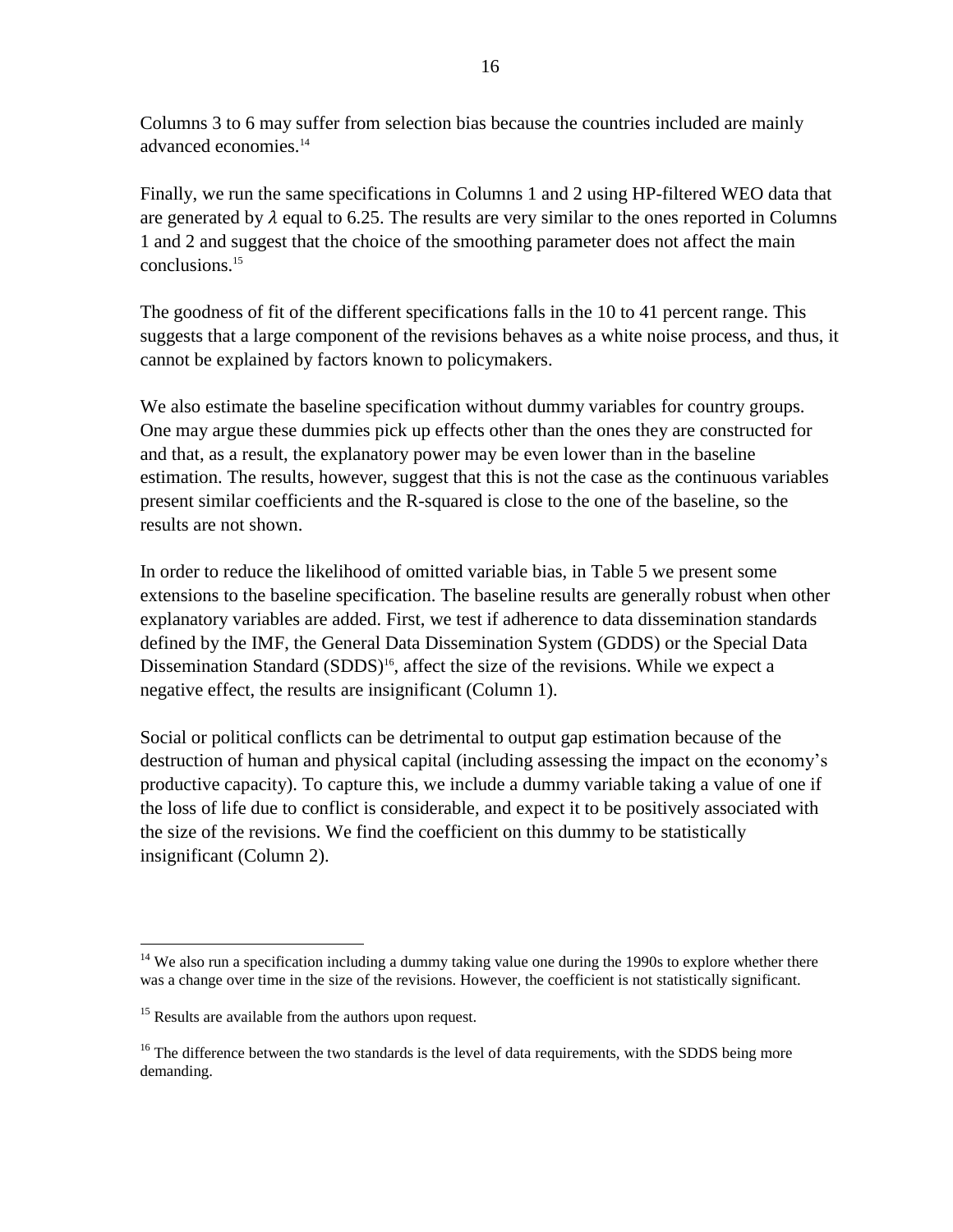|                                                  | (1)                  | (2)         | (3)        | (4)        | (5)                   |
|--------------------------------------------------|----------------------|-------------|------------|------------|-----------------------|
|                                                  |                      |             |            |            |                       |
| Abs. output gap #                                | $0.109***$           | $0.109***$  | $0.108**$  | $0.107**$  | 0.051                 |
|                                                  | (0.035)              | (0.036)     | (0.047)    | (0.046)    | (0.045)               |
| Abs. real GDP growth surprise #                  | $0.074***$           | $0.074***$  | $0.081***$ | $0.081***$ | $0.065***$            |
|                                                  | (0.014)              | (0.014)     | (0.014)    | (0.014)    | (0.013)               |
| Abs. world real GDP growth surprise #            | $0.200**$            | $0.189**$   | $0.164*$   | $0.166*$   | $0.214***$            |
|                                                  | (0.077)              | (0.077)     | (0.087)    | (0.087)    | (0.076)               |
| Real GDP growth SD #                             | 0.003                | 0.005       | 0.029      | 0.031      | $-0.023$              |
|                                                  | (0.020)              | (0.020)     | (0.027)    | (0.028)    | (0.020)               |
| Rents/GDP                                        | $0.021***$           | $0.020***$  | $0.017**$  | $0.017**$  | $0.015**$             |
|                                                  | (0.007)              | (0.007)     | (0.008)    | (0.008)    | (0.007)               |
| Inflation                                        | 0.009                | 0.010       | 0.010      | $0.011*$   | 0.011                 |
|                                                  | (0.007)              | (0.007)     | (0.007)    | (0.006)    | (0.007)               |
| Inflation targeting                              | $-0.394***$          | $-0.361***$ | $-0.274*$  | $-0.304**$ | $-0.344***$           |
|                                                  | (0.150)              | (0.134)     | (0.140)    | (0.136)    | (0.126)               |
| Cyclical fiscal rules                            | 0.048                | 0.053       | 0.090      | 0.115      | 0.071                 |
|                                                  | (0.172)              | (0.167)     | (0.164)    | (0.166)    | (0.148)               |
| <b>OECD</b>                                      | $-0.578***$          | $-0.544***$ | $-0.328*$  | $-0.316*$  | $-0.549***$           |
|                                                  | (0.156)<br>$0.542**$ | (0.150)     | (0.181)    | (0.182)    | (0.139)               |
| LIC                                              |                      | $0.506**$   | $0.482*$   | $0.538**$  | $0.582**$             |
|                                                  | (0.238)              | (0.230)     | (0.274)    | (0.268)    | (0.234)               |
| Small economy                                    | $0.828***$           | $0.786***$  |            |            | $0.722***$            |
|                                                  | (0.219)              | (0.216)     |            |            | (0.204)               |
| <b>GDDS</b>                                      | $-0.254$             |             |            |            |                       |
|                                                  | (0.214)              |             |            |            |                       |
| <b>SDDS</b>                                      | 0.036                |             |            |            |                       |
|                                                  | (0.155)              |             |            |            |                       |
| Conflict                                         |                      | $-0.166$    |            |            |                       |
|                                                  |                      | (0.291)     | $-0.086$   |            |                       |
| Bureaucratic quality                             |                      |             | (0.081)    |            |                       |
|                                                  |                      |             |            |            |                       |
| Control of corruption                            |                      |             |            | $-0.074$   |                       |
|                                                  |                      |             |            | (0.059)    | $0.123***$            |
| Abs. average future real GDP growth differential |                      |             |            |            |                       |
|                                                  | $1.458***$           | $1.441***$  | $1.484***$ | 1.494***   | (0.036)<br>$1.327***$ |
| Constant                                         | (0.170)              | (0.156)     | (0.251)    | (0.218)    | (0.156)               |
|                                                  |                      |             |            |            |                       |
| Observations                                     | 2,943                | 2,943       | 2,241      | 2,241      | 2,942                 |
| R-squared                                        | 0.165                | 0.164       | 0.183      | 0.183      | 0.185                 |
| Number of economies                              | 171                  | 171         | 129        | 129        | 171                   |

**Table 5. Determinants of the Absolute Revisions of the Output Gap, Extensions**

(Dependent variable: absolute revisions of the output gap at t+7 compared to t+1; HP filtered data)

Notes: All estimations are performed with pooled OLS; heteroskedasticity and autocorrelation robust standard errors in parentheses; \*\*\*, \*\*, \* next to a number indicate statistical significance at 1, 5 and 10 percent, respectively; # denotes variables measured at time *t+1*. Source: Authors' calculations.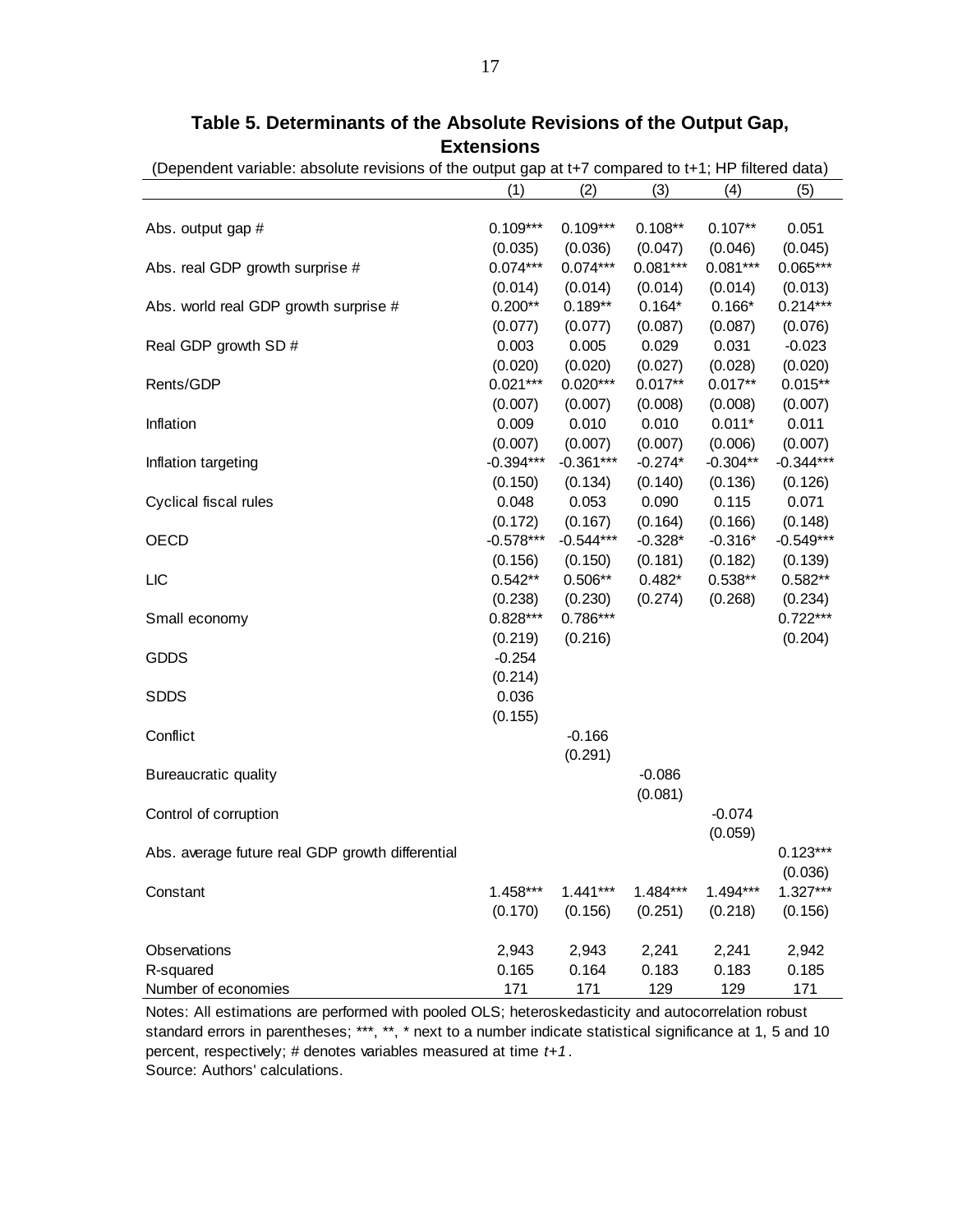Also, we control for institutional quality. Corruption or low bureaucratic quality may negatively affect data quality and data production processes. For example, if institutional quality is weak, there may be scope for data manipulation with the aim of obtaining political advantage. Hence, we expect the coefficients on both variables to be negative. The estimation yields statistically insignificant coefficients (Columns 3 and 4).

Finally, we introduce information about future GDP growth. In principle, a sharp acceleration or slowdown in growth after year  $t$  should play a role in revisions to the estimated output gap in t by changing the decomposition of actual data into trend and cycle. We measure the change in future growth by taking the absolute value of the difference in average GDP growth between the five years following  $t$  and the five years preceding it. The coefficient on this variable is significant and indicates that an absolute change of one percentage point in future growth increases the size of the output gap revision by 0.12 percentage points. The incorporation of this variable turns the coefficient on the (absolute) size of the output gap insignificant, suggesting some redundancy between the two. Moreover, the increase in explanatory power is modest (Column 5).<sup>17</sup>

Similar to the robustness check for the baseline specification, we exclude the dummy variables for country groups and re-estimate Columns 1 to 5. While the coefficients for the continuous variables show similar magnitudes, bureaucratic quality, and control of corruption turn significant with the expected negative sign, suggesting a fairly high degree of correlation with the excluded dummies (results not shown).

Table 6 shows the marginal effects derived from the probit estimations on the baseline dataset of HP-filtered WEO data. Column 1 presents the results using the same baseline specification as in Table 4. A one percentage point increase in the size of the output gap reduces the probability of a change in the sign of the output gap by 0.07 percent. This result (along with the findings of a positive association between an increase in the size of the output gap and the size of the revisions) suggests that countries that are far away from the potential output are unlikely to have revisions large enough to change the sign of the output gap. Also, real GDP growth surprises increase the probability of the output gap changing sign, but to a smaller extent.

Macroeconomic uncertainty affects the probability of a sign change in the output gap during the revision period, but the size of the coefficient is relatively small. An increase in inflation by one percentage point increases such probability by 0.002 percent. Being an inflation targeter reduces the probability of a sign change by 0.09 percent. Interestingly, countries with

 $\overline{a}$  $17$  As in Ley and Misch (2013), we test if countries with an IMF program have higher output gap revisions (see Dreher et al., 2008), and the coefficient is insignificant.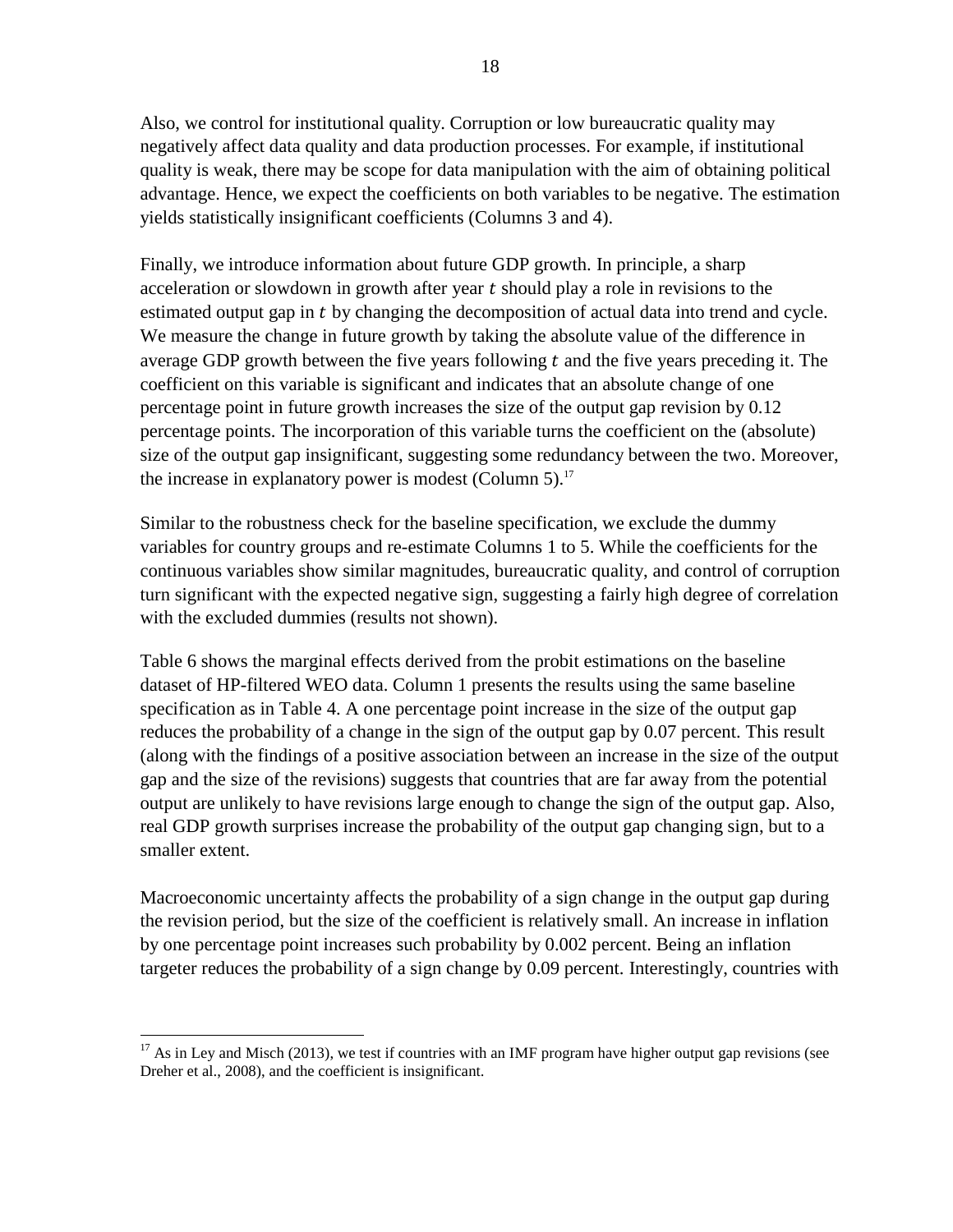cyclical fiscal rules are more likely to observe changes in the sign of the output gap during the revision period by 0.12 percent.

|                                                  | enects)     |             |             |             |             |             |
|--------------------------------------------------|-------------|-------------|-------------|-------------|-------------|-------------|
|                                                  | (1)         | (2)         | (3)         | (4)         | (5)         | (6)         |
|                                                  |             |             |             |             |             |             |
| Abs. output gap #                                | $-0.071***$ | $-0.071***$ | $-0.071***$ | $-0.087***$ | $-0.086***$ | $-0.065***$ |
|                                                  | (0.007)     | (0.007)     | (0.007)     | (0.007)     | (0.007)     | (0.007)     |
| Abs. real GDP growth surprise #                  | $0.005*$    | $0.005*$    | $0.005*$    | 0.003       | 0.003       | $0.008***$  |
|                                                  | (0.003)     | (0.003)     | (0.002)     | (0.002)     | (0.002)     | (0.002)     |
| Abs. world real GDP growth surprise #            | 0.009       | 0.012       | 0.009       | 0.001       | 0.003       | 0.006       |
|                                                  | (0.014)     | (0.014)     | (0.014)     | (0.016)     | (0.016)     | (0.014)     |
| Real GDP growth SD #                             | 0.000       | $-0.000$    | 0.000       | 0.006       | $0.006*$    | 0.002       |
|                                                  | (0.004)     | (0.004)     | (0.004)     | (0.003)     | (0.003)     | (0.004)     |
| Rents/GDP                                        | $-0.000$    | $-0.000$    | $-0.000$    | $-0.001$    | $-0.001$    | 0.000       |
|                                                  | (0.001)     | (0.001)     | (0.001)     | (0.001)     | (0.001)     | (0.001)     |
| Inflation                                        | $0.002**$   | $0.002*$    | $0.002**$   | $0.002**$   | $0.002**$   | $0.002**$   |
|                                                  | (0.001)     | (0.001)     | (0.001)     | (0.001)     | (0.001)     | (0.001)     |
| Inflation targeting                              | $-0.085***$ | $-0.055**$  | $-0.085***$ | $-0.077***$ | $-0.081***$ | $-0.085***$ |
|                                                  | (0.026)     | (0.028)     | (0.026)     | (0.025)     | (0.025)     | (0.025)     |
| Cyclical fiscal rules                            | $0.116*$    | $0.143**$   | $0.116*$    | $0.112*$    | 0.102       | $0.114*$    |
|                                                  | (0.068)     | (0.068)     | (0.068)     | (0.068)     | (0.068)     | (0.067)     |
| OECD                                             | $-0.135***$ | $-0.131***$ | $-0.135***$ | $-0.102***$ | $-0.141***$ | $-0.133***$ |
|                                                  | (0.029)     | (0.029)     | (0.029)     | (0.035)     | (0.031)     | (0.029)     |
| <b>LIC</b>                                       | $0.106***$  | $0.100***$  | $0.106***$  | $0.100**$   | $0.130***$  | $0.096***$  |
|                                                  | (0.037)     | (0.037)     | (0.036)     | (0.051)     | (0.049)     | (0.037)     |
| Small economy                                    | 0.050       | 0.039       | 0.050       |             |             | 0.065       |
|                                                  | (0.041)     | (0.042)     | (0.041)     |             |             | (0.042)     |
| <b>GDDS</b>                                      |             | $-0.039$    |             |             |             |             |
|                                                  |             | (0.029)     |             |             |             |             |
| <b>SDDS</b>                                      |             | $-0.071***$ |             |             |             |             |
|                                                  |             | (0.026)     |             |             |             |             |
| Conflict                                         |             |             | $-0.021$    |             |             |             |
|                                                  |             |             | (0.053)     |             |             |             |
| Bureaucratic quality                             |             |             |             | $-0.022$    |             |             |
|                                                  |             |             |             | (0.015)     |             |             |
| Control of corruption                            |             |             |             |             | 0.010       |             |
|                                                  |             |             |             |             | (0.011)     |             |
| Abs. average future real GDP growth differential |             |             |             |             |             | $-0.019***$ |
|                                                  |             |             |             |             |             | (0.005)     |
| Observations                                     | 2,943       | 2,943       | 2,943       | 2,241       | 2,241       | 2,942       |
| Number of economies                              | 171         | 171         | 171         | 129         | 129         | 171         |
|                                                  |             |             |             |             |             |             |

**Table 6. Determinants of the Probability of the Output Gap Changing Sign**

(Dependent variable: binary variable, 1 if output gap changes sign at t+7; HP filtered data; marginal

effects)

Notes: All estimations are performed with pooled Probit OLS. Heteroskedasticity and autocorrelation robust standard errors in parentheses; \*\*\*, \*\*, \* next to a number indicate statistical significance at 1, 5 and 10 percent, respectively; # denotes variables measured at time *t+1*. Source: Authors' calculations.

Statistical capacity matters. Consistent with the results of Tables 4 and 5, being an OECD country reduces the probability of a sign change in the output gap by 0.14 percent, while being a LIC increases it by 0.11 percent.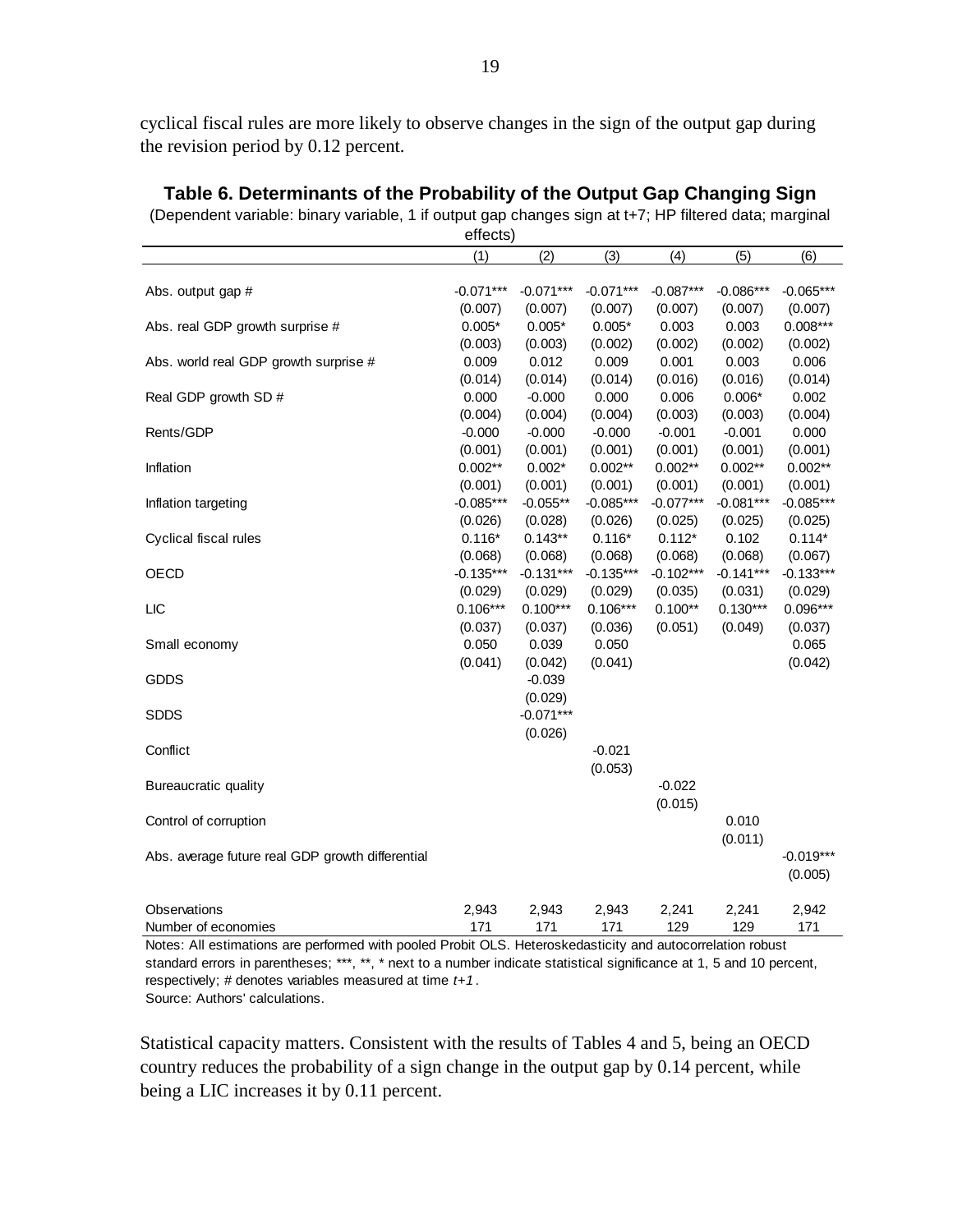Columns 2 to 6 report the results of extensions to the baseline specification. The baseline regressors are robust, with the exception of real GDP growth surprises which loses significance when the institutional quality variables are included and the dummy for small economies is dropped. Among the additional regressors, SDDS (but not GDDS) is significant and takes the expected negative sign. A shift in future GDP growth relative to past GDP growth reduces the probability of the output gap switching sign. These results are robust to the exclusion of country group dummies from the specification.

Overall, these regressions predict a low share of the variation in output gap revisions. Given that they make use of some information that is not known until after the period under analysis, it is reasonable to expect that the predictability of output gap revisions *ex ante*, when it would be useful for policy decisions, is even lower.

## **IV. POLICY IMPLICATIONS**

This paper has illustrated the wide range of uncertainty that typically characterizes assessments of the cyclical position of economies around the world. It has also shown that only a small share of this uncertainty is likely to be explained by factors known to policymakers in real time. This section illustrates some policy implications of these findings, focusing on five Latin American economies (LA-5) that have implemented active countercyclical monetary policies over the last decade.

## **A. To Ease, or to Tighten?**

The historical output gap data and revisions described above can be used to construct a confidence interval around any initial or revised estimate of the output gap. The width of the confidence interval will vary by country, depending on the historical distribution of its output gap revisions. It will also vary by the vintage of revision, with a wider confidence interval for an initial estimate than for a revised estimate that is closer in time to the final estimate.

Figure 6 shows initial estimates of the output gap for Brazil, Chile, Colombia, Mexico, and Peru for 2008-13. Figure 6 also shows confidence intervals calculated using the distribution of cumulative revisions to initial estimates over 1990-2007. The magnitude of the confidence intervals encompasses a wide range of potential outcomes. Only in rare cases is there a high degree of certainty about whether policy should be contractionary, neutral, or expansionary; for most countries in most years, there is a non-negligible probability that the appropriate policy could be in any of those three categories.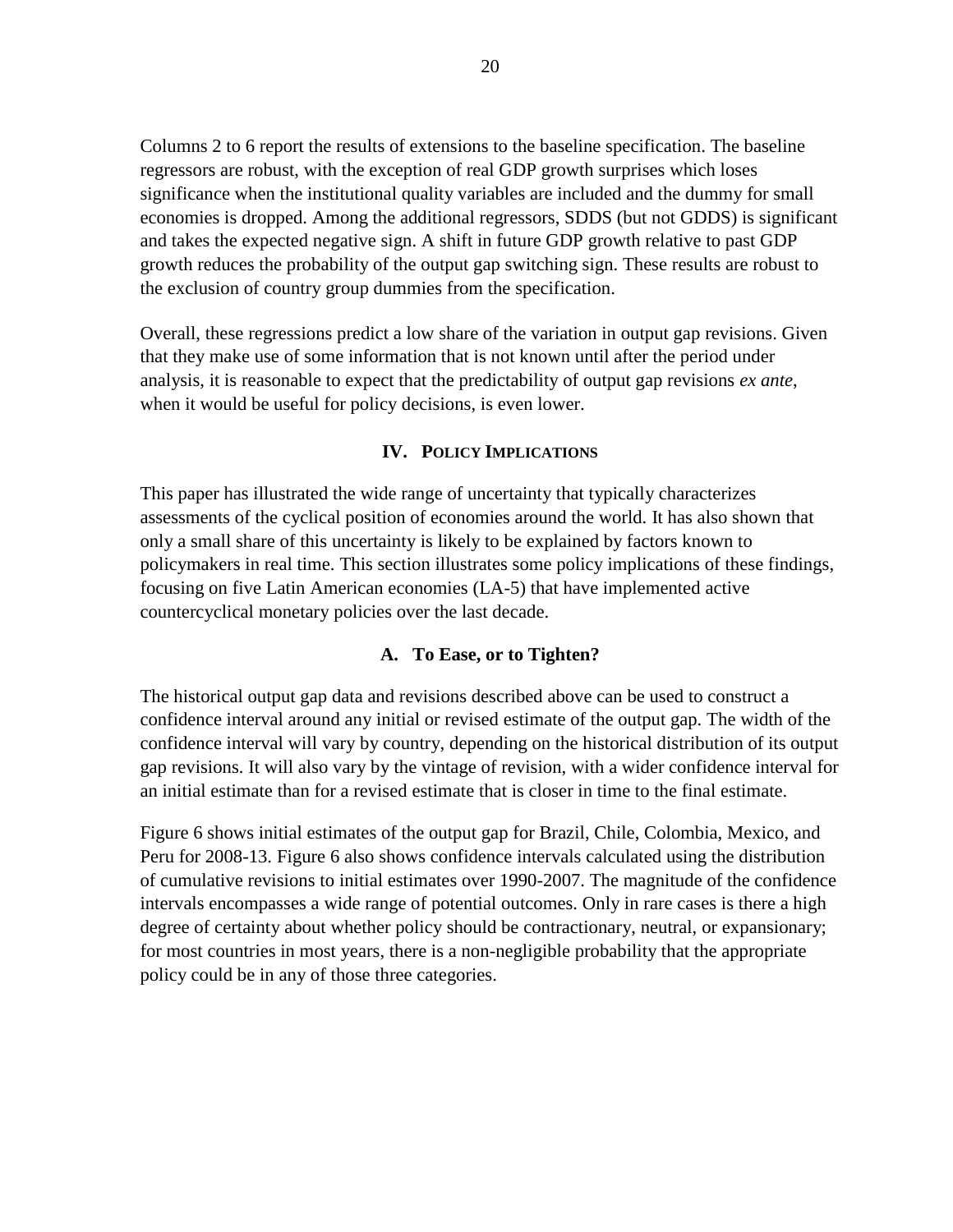

(Output gap in percent of potential GDP)

Sources: IMF, *World Economic Outlook* database; and authors' calculations.

## **B. Setting Monetary Policy in Real Time**

The confidence intervals provide a broad view of how uncertain the cyclical position of any economy is, but are based on annual observations, so are less applicable for monetary policy decisions that make use of higher-frequency data. In this section, we construct real-time quarterly output gap estimates and use them to estimate monetary policy reaction functions based on real-time data.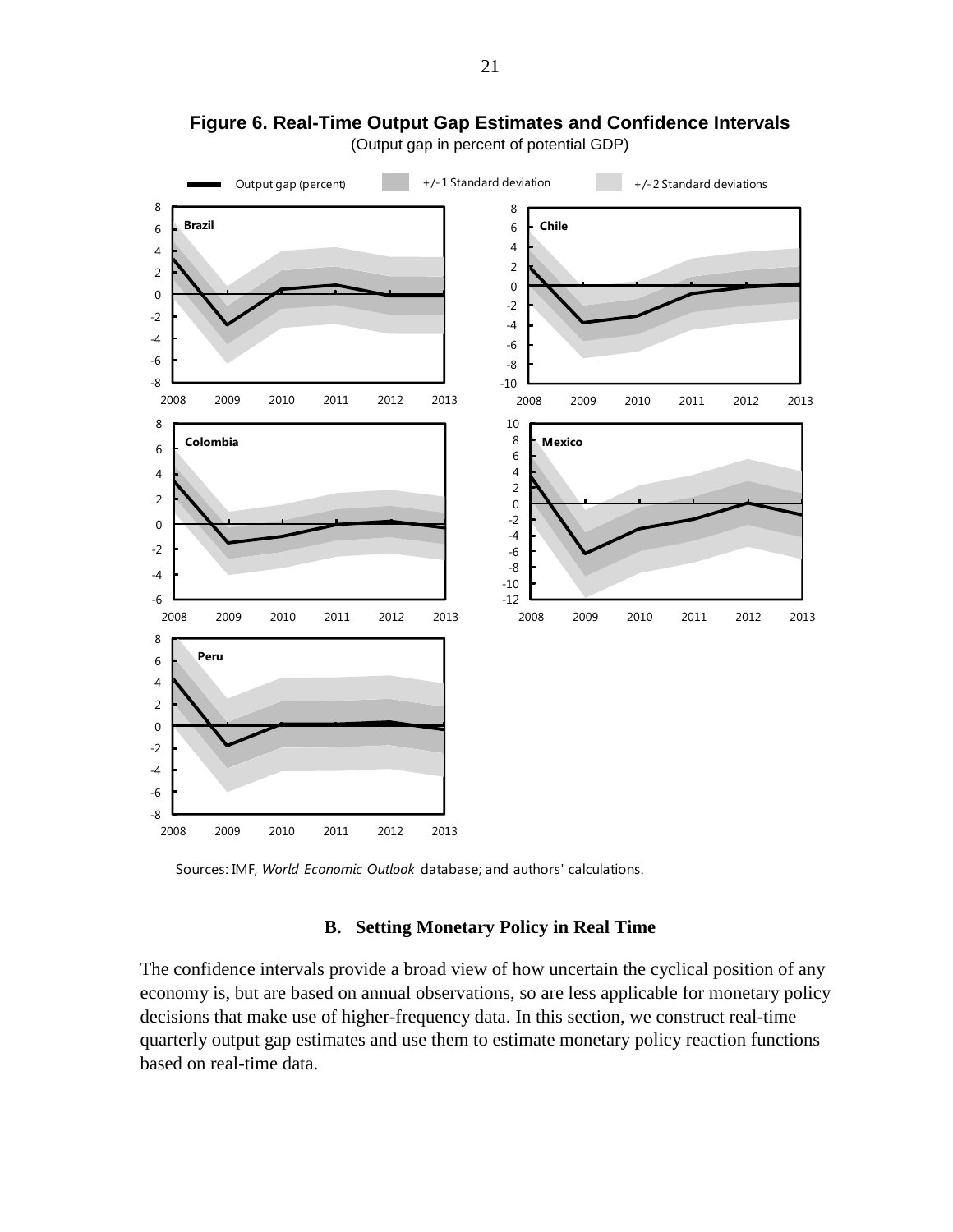The LA-5 mentioned above all adopted inflation targeting as their monetary policy framework between 1999 and 2002 (Roger, 2010). Assessing the economy's actual level of output relative to its potential is a key element of inflation targeting. This is because the degree of spare capacity is typically an important predictor of future inflation, the ultimate objective for policy decisions under inflation targeting.

The output gap is not the only indicator of the degree of spare capacity, but it is one of the broadest and is frequently used both in models of monetary policy and in policy decisions. Alternative indicators such as the unemployment rate can also be useful but have other shortcomings, including being dependent on labor participation rates, which can change over time. Combinations of variables may outperform any individual variable, but for each indicator of spare capacity the fundamental challenge is the same as for the output gap decomposing observed data into its cyclical and trend components. Thus, while central banks analyze a wide variety of indicators in assessing the cyclical position of an economy, this section uses the output gap to summarize economy-wide spare capacity and illustrates the implications of output gap revisions for the appropriate settings of monetary policy.<sup>18</sup>

An inflation-targeting central bank sets policy so as to minimize the deviation of actual inflation  $\pi_t$  from the target  $\pi^*$ , as in the following loss ( $\gamma$ ) function:

$$
\gamma = Var(\pi_t - \pi^*)
$$
\n<sup>(4)</sup>

Since monetary policy affects economic activity with a lag and activity affects prices with a lag, the policy instrument  $r_t$ —which in the countries analyzed here is the rate at which the central bank makes short-term loans to commercial banks—is set with respect to the expected value at time t of the deviation of future inflation (at time  $t + i$ ) from the target  $(\pi_{t+1|t} - \pi^*)$  given the current information set:

$$
r_t = f\{E\big(\pi_{t+i|t} - \pi^*\big)\}\tag{5}
$$

Conceptually, any information that could help predict future inflation would have a place in the central bank's reaction function. This could potentially include a wide array of variables or non-quantitative information (for example, on prospective harvests of key agricultural products). In practice, the inflation expectations of market participants should account for all publicly-available information relevant to inflation at a given point in time, and could thus serve as a proxy. Given this paper's interest in the impact of domestic capacity utilization on

 $18$  The output gap is also an indicator for which forecasts tend to be more readily available. This permits estimation of the cyclical and trend components over both historical and forecast data points, thus mitigating the endpoint problem found in most filtering methods.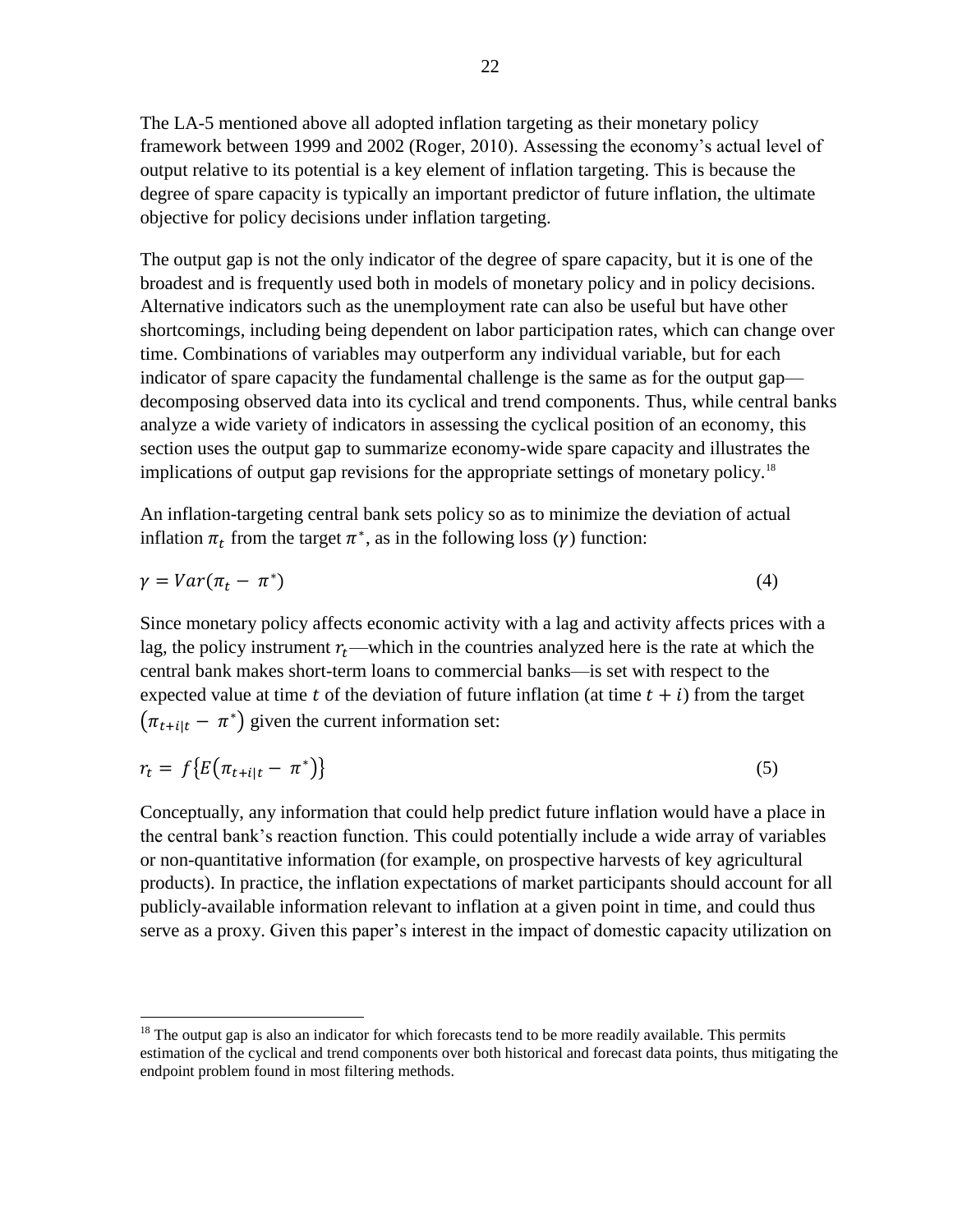inflation, the output gap  $(\bar{y}_t)$  is included separately.<sup>19</sup> Thus, the central bank's reaction function can be modeled as:

$$
r_t = f\left\{ \left( \pi_{t+i|t}^m - \pi^* \right), \bar{y}_t \right\} \tag{6}
$$

where  $\pi_{t+1}^m$  represents the inflation expectations of market participants at the horizon relevant for monetary policy. Expectational channels are typically strong in inflationtargeting regimes because of the forward-looking nature of policy, which advocates the use of the lagged policy rate in empirical estimation (Woodford, 1999; Orphanides, 2001). The estimated reaction function is then:

$$
r_t = \rho r_{t-1} + (1 - \rho)(\alpha_0 + \alpha_\pi \pi_{t+i|t} + \alpha_{\bar{y}} \bar{y}_{t-1}) + \eta_t \tag{7}
$$

The persistence parameter on the lagged monetary policy rate is  $\rho$ ,  $\alpha_{\pi}$  and  $\alpha_{\bar{y}}$  are the responses of monetary policy to expected inflation and the output gap, respectively, and  $\eta_t$  is the error term. The expected future output gap is not included because the transmission lag from the output gap to inflation implies that the current or lagged output gap is more relevant for future inflation; here the first lag is used since the initial estimate based on actual data is available by the end of the following quarter. However, given the method for estimating the output gap described below, even the lagged output gap embodies information on the expectations of market participants concerning output growth in subsequent quarters (the results are insensitive to using the forecast of the contemporaneous output gap).

The output gap is computed using an HP filter with a smoothing parameter of 1600. In order to mitigate the endpoint problem implicit in filtering, actual data on real GDP was merged with the real GDP growth expectations data to form a series extending between five and eight quarters beyond the endpoint of actual data at any given point in time. This extended series is then filtered, and the output gap calculated for the last available data point.

Figure 7 compares the real-time series with the one resulting from data available up to the second quarter of 2014. Note that differences in recent periods tend to be smaller, since actual data has not gone through as many revisions, and there have been fewer subsequent periods providing new information on the decomposition of actual data into its structural and trend components.

Nevertheless, there are some substantial differences. For Brazil, the latest estimate suggests that the economy was operating at a higher rate of capacity utilization from 2010 to 2012 than given by initial estimates. Initial estimates of output relative to potential were also revised up substantially in Chile and Mexico from 2006 to 2008 and Colombia in 2008.

 $\overline{a}$ <sup>19</sup> This will directly capture the central bank's response to the output gap, implicitly incorporating the central bank's expectation of the impact of the output gap on inflation.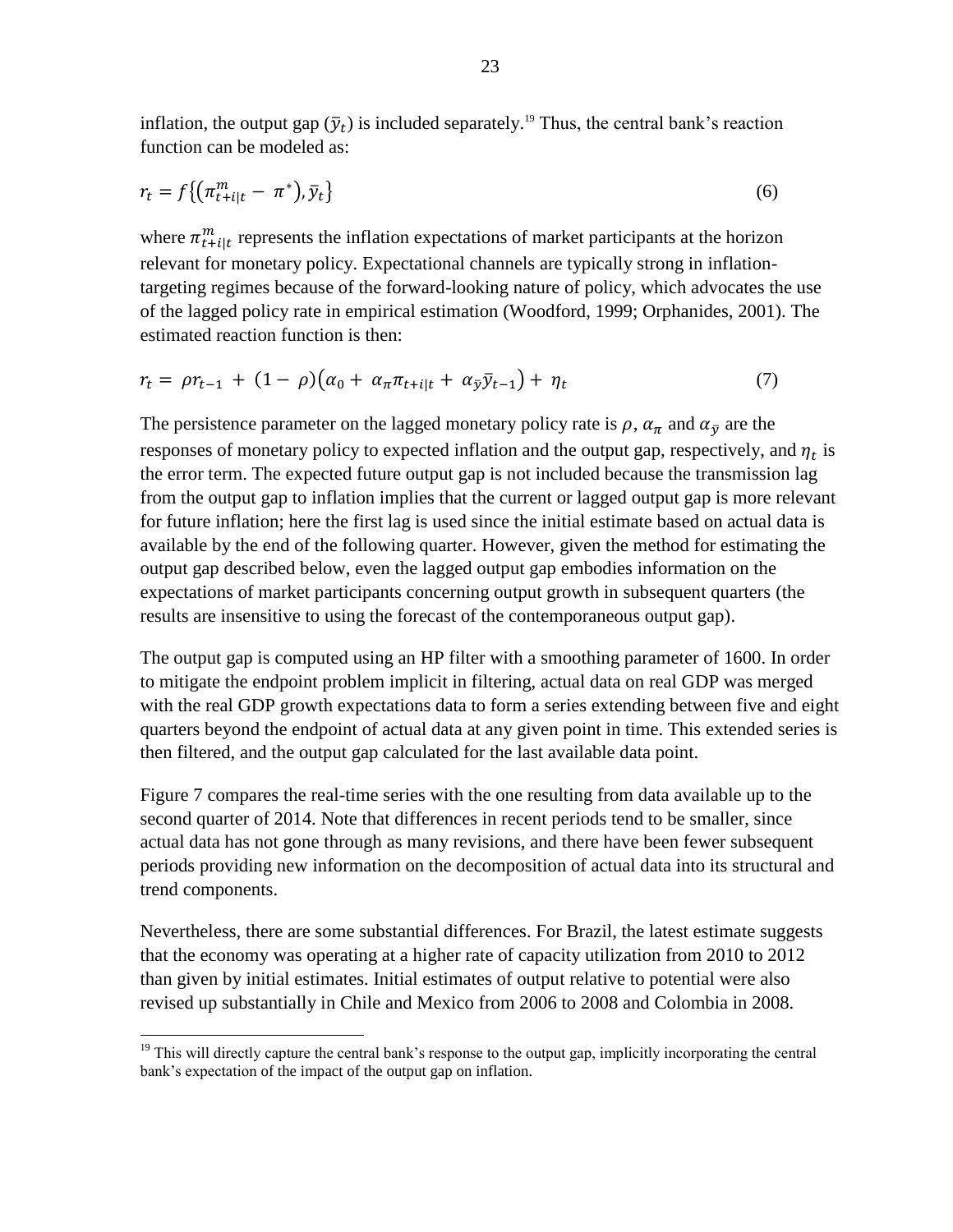Initial estimates for Peru signaled that output was above potential from 2005 to 2007, a finding that was later reversed as potential output was subsequently revised upward.



**Figure 7. Quarterly Output Gap Estimates for LA-5 Economies** (Output gap in percent of potential GDP)

Sources: National authorities; and authors' calculations.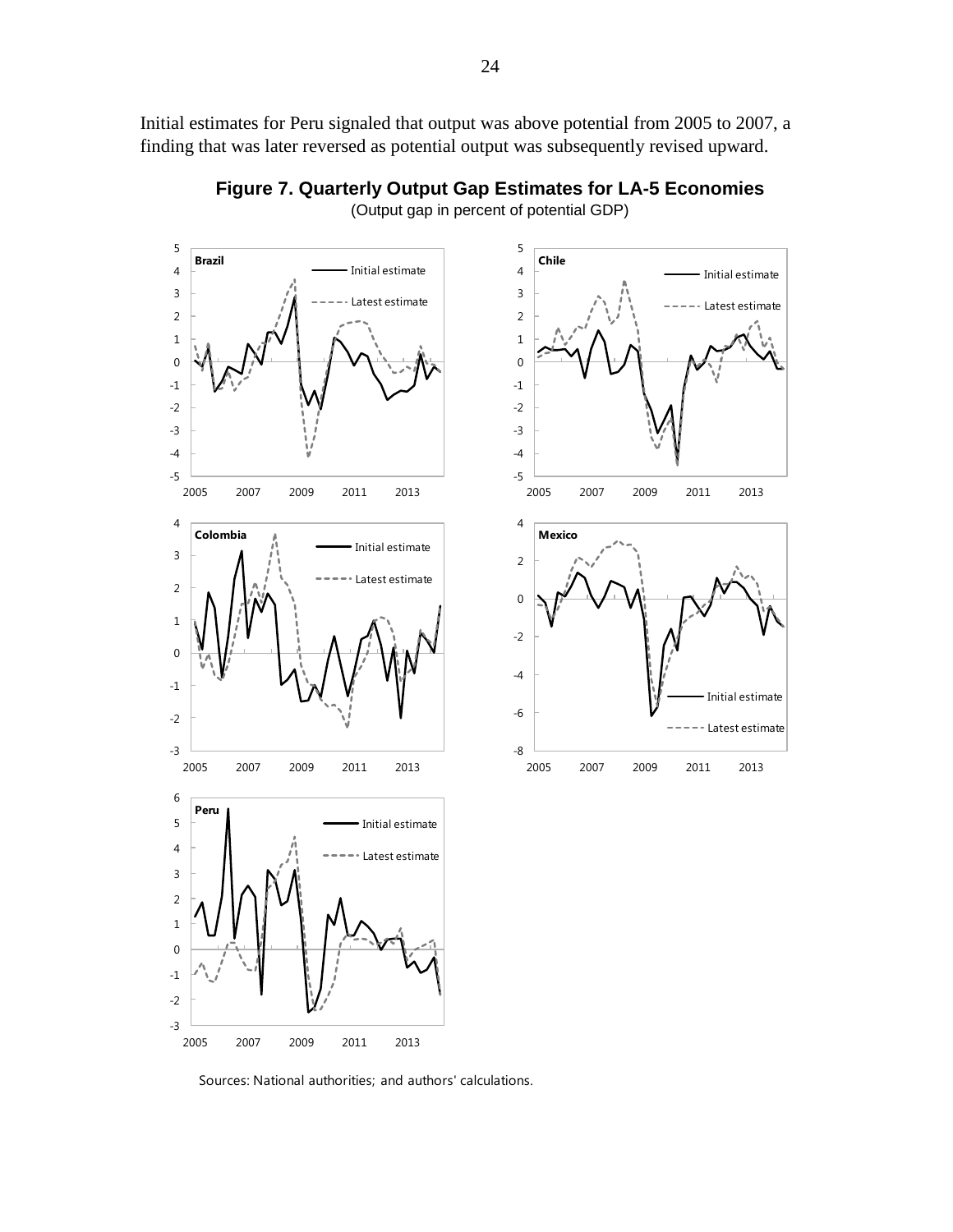#### **C. Monetary Reaction Functions**

We estimate the policy reaction function (7) for each country using the real-time output gap estimated above and the inflation expectations of market participants surveyed by the respective central banks. The monetary policy rate is measured as the end-quarter rate; thus, it should take into account all information available as of the last month of the quarter, including real GDP data for the previous quarter, plus expected inflation and real GDP growth in the central bank survey from that month. Estimation begins in 2005, coinciding with the availability of real-time GDP data for the LA-5 countries.

Table 7 shows the estimated monetary policy reaction functions. Since the data used is available in real time, the estimation is performed using OLS (see Orphanides, 2001).<sup>20</sup> In all cases, the central bank reacts strongly to increases in inflation expectations, and the response is statistically significant except for Brazil. A response greater than one implies that central banks increase real interest rates when an increase in inflation is expected, which is a necessary condition for maintaining price stability. LA-5 central banks also countered increases in the output gap by raising interest rates ( $\alpha_{\bar{v}}$  is positive and statistically significant in all cases). Given these characteristics of policy, expectations were generally wellanchored, and the coefficient on the lagged interest rate is strongly significant in all cases. Overall, the functions provide a close fit to actual policy interest rates over 2005-2014.

| (Dependent variable: monetary policy rate) |                         |                                 |                                 |                                 |                                 |
|--------------------------------------------|-------------------------|---------------------------------|---------------------------------|---------------------------------|---------------------------------|
|                                            | <b>Brazil</b>           | Chile                           | Colombia                        | Mexico                          | Peru                            |
| $\alpha_0$                                 | 4.72<br>(3.78)          | 4.59<br>$\ast$ $\ast$<br>(0.24) | 2.52<br>$\ast$ $\ast$<br>(0.58) | 1.94<br>$\ast$ $\ast$<br>(0.88) | $***$<br>2.91<br>(0.98)         |
| $\alpha_{\pi}$                             | 1.16<br>(0.7)           | $***$<br>3.04<br>(0.38)         | $\ast$<br>3.18<br>(1.63)        | $\ast\ast$<br>2.51<br>(0.96)    | $\ast\ast$<br>1.56<br>(0.49)    |
| $\alpha_{y}$                               | 1.89<br>$***$<br>(0.71) | $***$<br>0.96<br>(0.18)         | $\ast\ast$<br>0.74<br>(0.33)    | 0.43<br>$\ast\ast$<br>(0.14)    | $\ast$<br>0.88<br>(0.47)        |
| ρ                                          | $***$<br>0.82<br>(0.04) | 0.77<br>$***$<br>(0.04)         | 0.73<br>$***$<br>(0.08)         | $***$<br>0.66<br>(0.07)         | $\ast$ $\ast$<br>0.85<br>(0.07) |
| Adjusted r-squared<br>Standard error of    | 0.94                    | 0.97                            | 0.95                            | 0.98                            | 0.90                            |
| the regression                             | 0.77                    | 0.34                            | 0.52                            | 0.30                            | 0.40                            |

|                                                  |  | <b>Table 7. Monetary Policy Reaction Functions</b> |
|--------------------------------------------------|--|----------------------------------------------------|
| $(Dananahath:ialhla: maxahunahun, minahlin:subh$ |  |                                                    |

Notes: Heteroskedasticity and autocorrelation robust standard errors in parenthesis. \*\* denotes statistically significant at the 5 percent level; \* denotes statistically significant at the 10 percent level.

Source: Authors' calculations.

 $20$  GMM estimation gives similar results. For Brazil, a more backward-looking specification with current inflation is used as it yields more stable coefficients.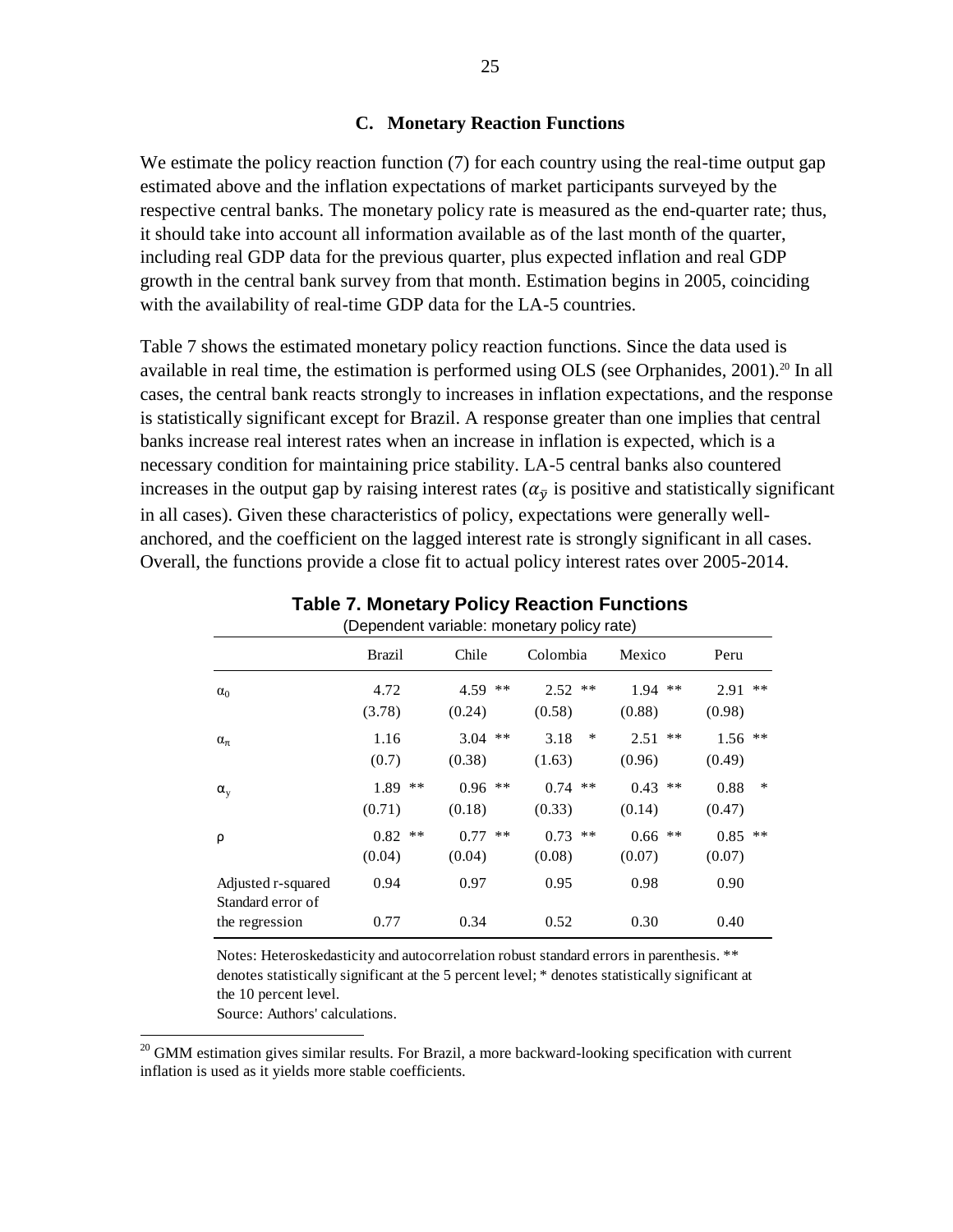## **D. Output Gap Revisions and Policy Revisions**

The monetary policy reaction functions estimated above can be combined with revised real GDP data to calculate the extent to which policy formulated in real time deviated from the ideal policy calculated *ex post* using revised data. The ideal policy calculated *ex post* could not have been implemented in real time since the data informing the policy were not available. The purpose of the calculation is to demonstrate the potential inaccuracy of a policy rule relying heavily on an estimated output gap that is susceptible to large revisions.

Figure 8 uses the coefficients on the output gap estimated in Table 6 to calculate the policy deviation owing to output gap revisions. The deviation is calculated as the actual policy interest rate minus the rate that would have been prescribed using the coefficients in Table 6 and the estimated output gap calculated using real GDP data and expectations available through the second quarter of 2014. A positive (negative) value thus implies that actual policy was tighter (looser) than revised data would recommend.

Following directly from the magnitude of output gap revisions presented in earlier sections, the policy deviations generated by these revisions are substantial. Deviations of over 100 basis points occur in multiple episodes across all countries. Some episodes are shortlived, but there are several instances in which these deviations last for over a year, reflecting the tendency for output gap revisions to display a high degree of persistence.

Revisions to a policy rule based on economic conditions in the current quarter are substantial, but a central bank may react to broad trends in economic activity spanning multiple periods. Averaging across periods may help to reduce the noise-to-signal ratio in the data. To evaluate whether this kind of policy rule would generate policy prescriptions that are less susceptible to revision, we estimate reaction functions using a three-quarter moving average of the output gap and calculate the policy deviations owing to output gap revisions.<sup>21</sup> The results are not shown since the deviations were quite similar in magnitude to those in Figure 7, only displaying more persistence. This is in line with the behavior of the smoothed output gaps, whose revisions are more persistent but similar in magnitude to the non-smoothed gaps.

## **E. Output Gap Revisions and Inflation**

The previous section showed that prescriptions from policy rules relying on the output gap are subject to substantial revisions. However, under inflation targeting these revisions only pose a problem to the extent that they contain information about inflation that is not otherwise accounted for in the central bank's reaction function.

If output gap revisions are not related to deviations of inflation from the target, this demonstrates that the central bank is able to use other information to assess output relative to

 $21$  In this rule, the central bank responds to an average of the output gap in the previous two quarters and market expectations of the output gap in the current quarter.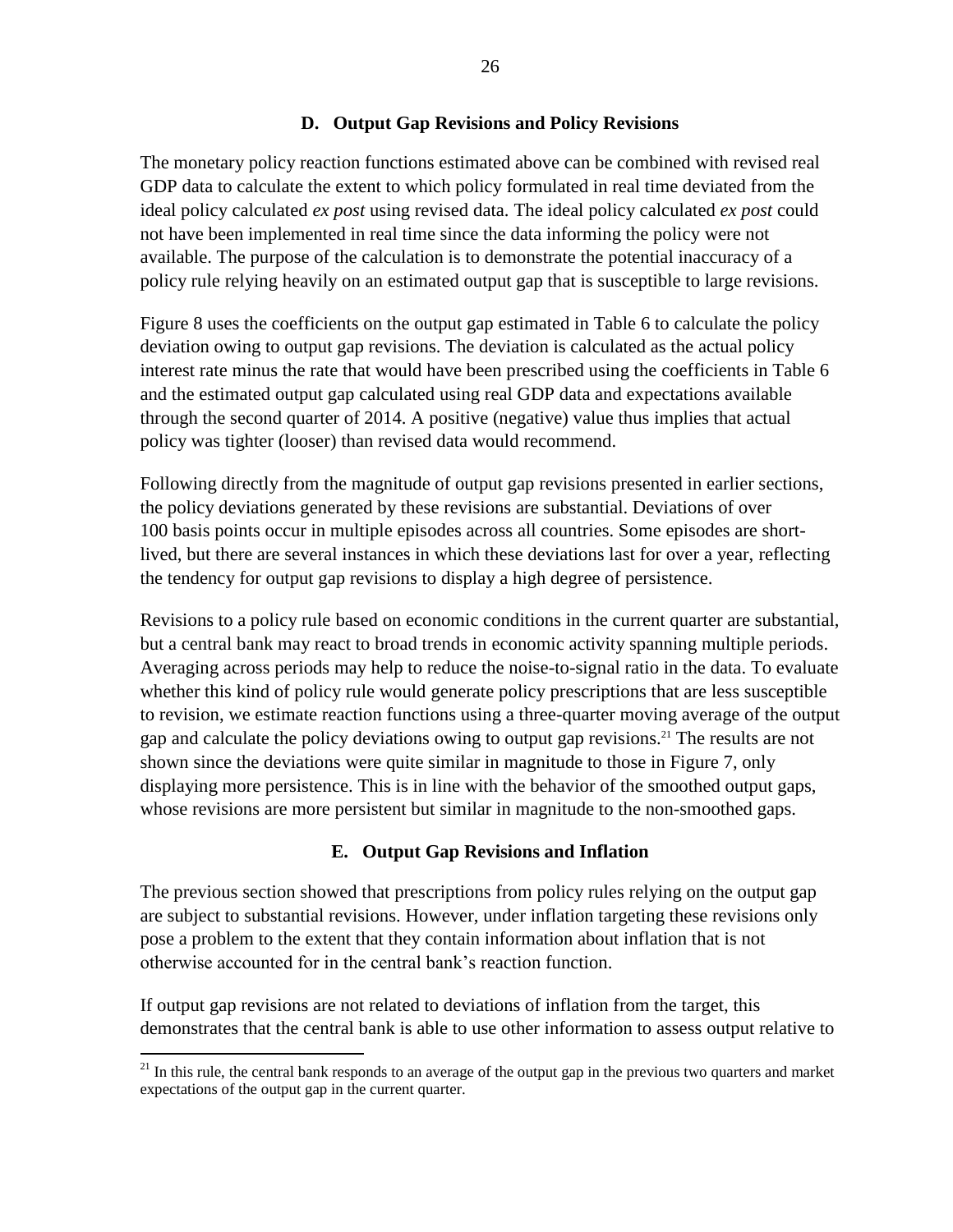

**Figure 8. Policy Deviations Owing to Output Gap Revisions**

(Actual interest rate minus revised prescription from reaction function, in percentage points)

potential and adjust accordingly to keep inflation on target. However, if output gap revisions are related to deviations of inflation from the target, this suggests that the information regarding inflation that these revisions contain is not found in other data that the central bank has access to at the time of its policy decisions.

To evaluate the informational content of output gap revisions for inflation, we run regressions for either headline or core inflation on either the initial estimates of the output gap or revisions to the gap (the final estimate minus the initial one), using equations of the following form:

$$
\pi_t = \alpha + \sum_{i=0}^4 \beta_i \bar{y}_i + \varepsilon \tag{8}
$$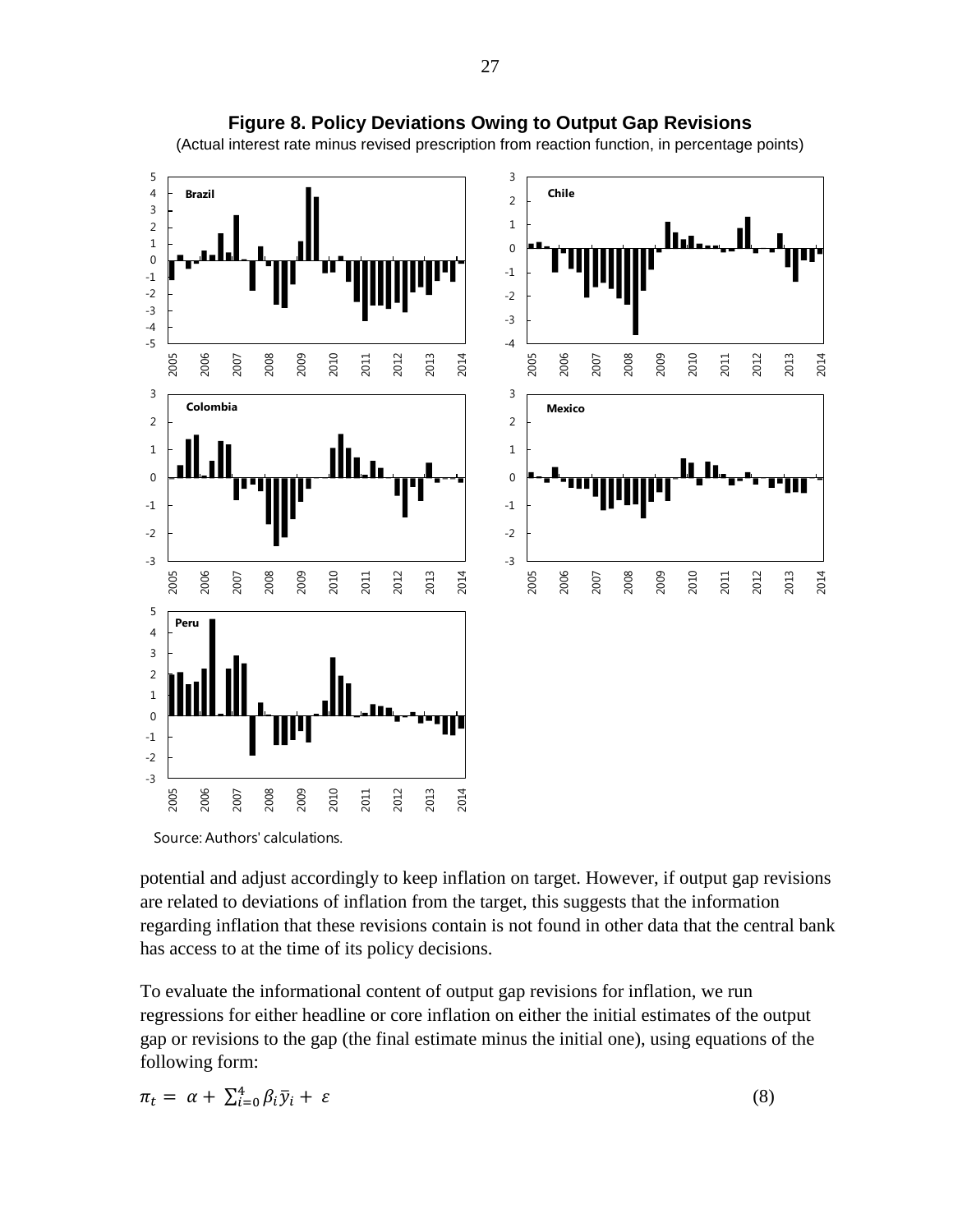where  $\bar{y}_i$  is either the initial estimate of the output gap or the revision. It has already been established that initial estimates of the output gap tend to be measured with error. In regressions using the initial estimates, this measurement error would bias the  $\beta_i$  coefficients in equation (8) toward zero.

Given transmission lags from the output gap to inflation, we include four lags. We run a separate set of regressions without the contemporaneous term for the output gap to ensure that simultaneity between output and inflation (owing to supply shocks, for example) does not drive the results.

Given the persistence of estimated output gaps and their revisions, the question of interest is whether the output gap terms in equation  $(8)$  are jointly significant for inflation. We perform Wald *F-*tests (robust to heteroskedasticity and autocorrelation) to measure the joint significance of the output gap terms in the equation.

Table 8 shows the results of the *F-*tests and underlines two key findings: i) Initial estimates of the output gap are measured with such error that other than in Colombia they are not informative about the future direction of inflation; and ii) Output gap revisions are highly informative about future inflation in all countries.<sup>22</sup> They explain 40 to 50 percent of the variation in inflation, on average. Exclusion of the contemporaneous output gap term or use of core inflation instead of headline inflation does not overturn these results.

|               | Initial estimate of the output gap |       |                       |       |                       | Revision to output gap |                       |        |
|---------------|------------------------------------|-------|-----------------------|-------|-----------------------|------------------------|-----------------------|--------|
|               | Headline                           |       |                       | Core  |                       | Headline               |                       | Core   |
|               | Lags $0-4$ Lags $1-4$              |       | Lags $0-4$ Lags $1-4$ |       | Lags $0-4$ Lags $1-4$ |                        | Lags $0-4$ Lags $1-4$ |        |
| <b>Brazil</b> |                                    |       |                       |       | $***$                 | $***$                  |                       | $\ast$ |
| Chile         |                                    |       |                       |       | $***$                 | $***$                  | $***$                 | $***$  |
| Colombia      | $***$                              | $***$ | $***$                 | $***$ | $***$                 | $***$                  | $***$                 | $\ast$ |
| Mexico        |                                    |       | $\ast$                |       | $***$                 | $***$                  | $***$                 | $***$  |
| Peru          |                                    |       |                       |       | $***$                 | $***$                  | $***$                 | $***$  |

**Table 8. Output Gap as a Predictor of Inflation**

(Probabilities of Wald *F*-tests measuring the joint significance of the output gap terms on inflation)

Notes: \*\* denotes statistically significant at the 5 percent level; \* denotes statistically significant at the 10 percent level. Shaded cells denote statistically significant relationships of the wrong sign. Source: Authors' calculations.

These findings suggest that noisy initial estimates of the output gap surround with uncertainty the formulation of appropriate countercyclical monetary policy. They also show that information that is important for inflation is not taken account in real time, precisely because the level of economic activity relative to its potential is not known with much

 $\overline{a}$  $^{22}$  The findings are the same when using the final estimate of the output gap rather than just the revision.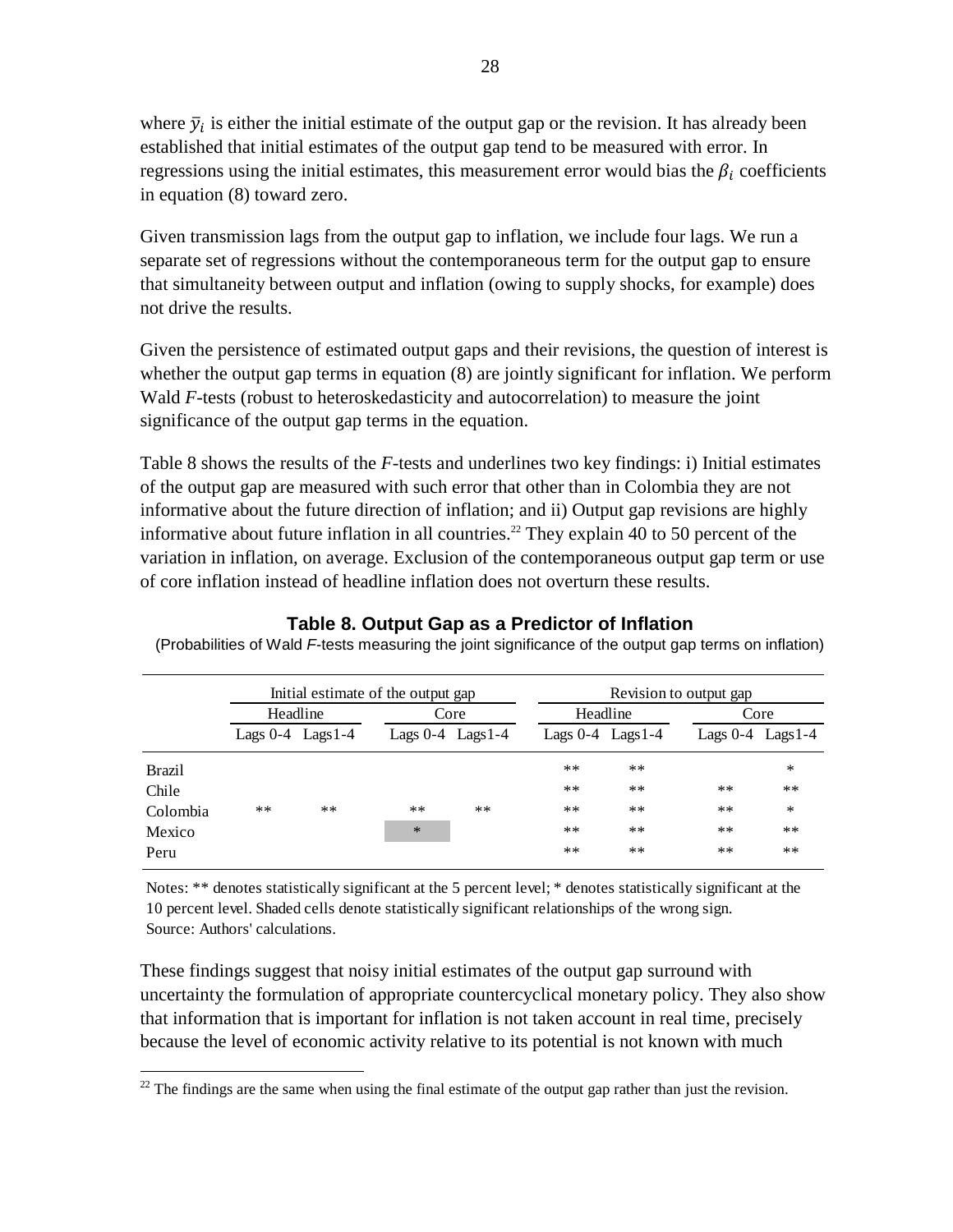certainty until long after policy decisions have been made. This underscores a key weakness of monetary policy rules relying on real-time assessments of the cyclical position of the economy.

## **V. SUMMARY AND CONCLUSIONS**

This paper illustrates the wide range of uncertainty that is often associated with country desks' output gap assessments. We find that initial assessments of an economy's cyclical position overestimate the amount of slack in the economy, and that revisions are persistent, especially during recessions. The paper also shows that only a small share of this uncertainty can be explained by factors known to policymakers in real time, and that trying to explain whether the initial estimate of the output gap will change sign is equally challenging. In particular, we find that output gap revisions are positively associated with the absolute value of the initial estimate of the output gap, and similarly, that real GDP growth surprises tend to make subsequent output gap revisions larger. Evidence on the effects of macroeconomic uncertainty on output gap revisions is mixed, while quality of data is a statistically significant determinant of the revisions. In addition, countries with inflation targeting regimes have lower output gap revisions.

Output gap data and revisions can be used to construct confidence intervals around any initial or revised output gap estimate. The width of the confidence interval will vary by country, and by the vintage of the revision, with a wider confidence interval for an initial estimate than for a revised estimate. We find that, at the time of the initial estimate confidence intervals are usually so large as to span positive and negative values for the output gap. In other words, only in rare cases is there a high degree of certainty about whether policy should be contractionary, neutral, or expansionary. These results underscore the challenges policymakers face when using policy rules that depend on an assessment of the economy's cyclical position to set the value for a policy instrument.

The paper analyzes the implications of output gap uncertainty in the case of five Latin American economies (Brazil, Chile, Colombia, Mexico and Peru) that adopted inflation targeting as their monetary policy framework between 1999 and 2002. Assessing the economy's actual level of output relative to its potential is then a key policy input for these countries, as the degree of spare capacity is typically an important predictor of future inflation. We find that monetary policy reaction functions using revised (more accurate) real GDP data result, in many cases, in values for the policy instrument that are significantly different than those prescribed using initial estimates of the output gap. In addition, revised estimates of the output gap are positively and significantly correlated with inflation, suggesting that this information is not accounted for in real-time policy decisions.

These findings suggest that information that is important for inflation is not taken into account by central banks in their policy decisions. This occurs, at least in part, because the level of economic activity with respect to its potential is not known with much certainty until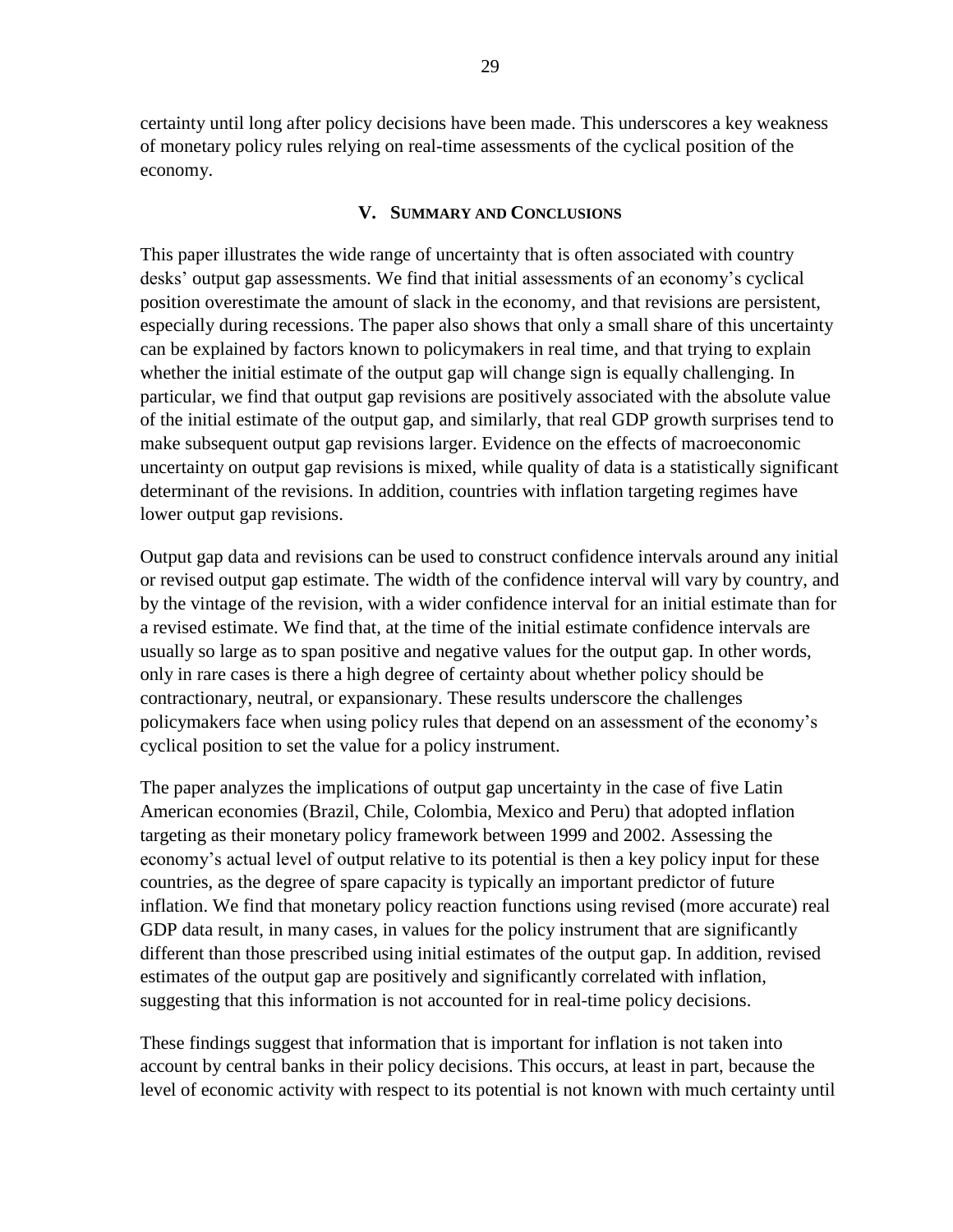long after policy decisions have been made. The difficulty in distinguishing between cyclical fluctuations and shifts in the trend rate of growth underscores a key weakness of monetary policy rules relying on real-time assessments of the cyclical position of the economy, even when policymakers consult a large set of indicators.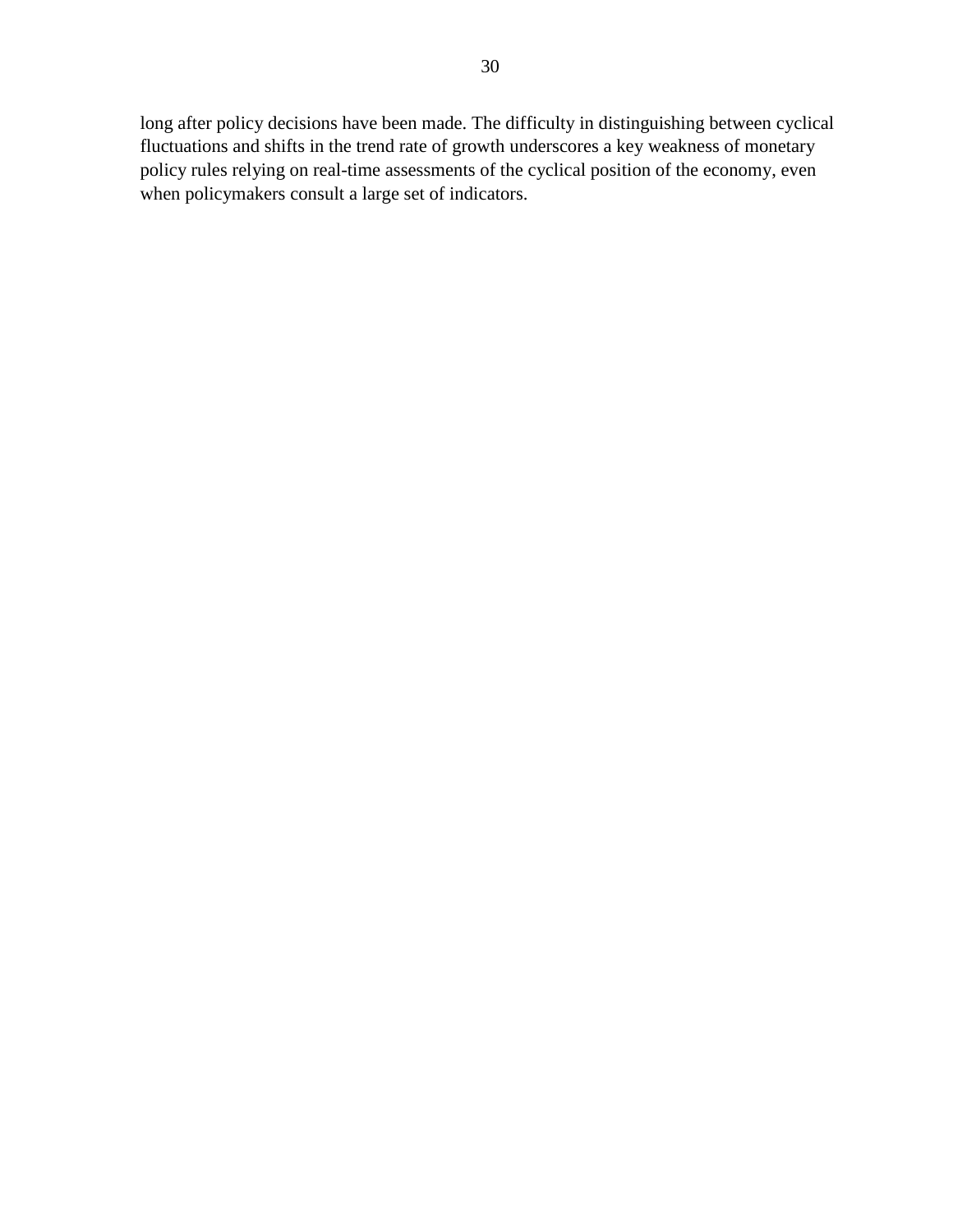## **Appendix I. Data**

## **Table A1. Countries Included in the Analysis**

| Advanced economies       |                          |                      |                   |                           |                             |  |  |  |
|--------------------------|--------------------------|----------------------|-------------------|---------------------------|-----------------------------|--|--|--|
| Australia * +            | Denmark * +              | Greece * +           | Japan $* +$       | Norway * +                | Switzerland * +             |  |  |  |
| Austria * +              | Finland *+               | Iceland $* +$        | Luxembourg *      | Portugal * +              | Turkey $+$                  |  |  |  |
| Belgium * +              | France * +               | Ireland $* +$        | Netherlands $*$ + | Spain *+                  | United Kingdom * +          |  |  |  |
| Canada * +               | Germany * +              | Italy $* +$          | New Zealand *+    | Sweden * +                | United States *+            |  |  |  |
|                          | Emerging economies       |                      |                   |                           |                             |  |  |  |
| Albania                  | Cape Verde               | Gabon                | Latvia            | Papua New Guinea          | St. Vincent & Grens.        |  |  |  |
| Algeria                  | Chile                    | Georgia              | Lebanon           | Paraguay                  | Sudan                       |  |  |  |
| Angola                   | China, P.R.: Mainland    | Ghana                | Lesotho           | Peru                      | Suriname                    |  |  |  |
| Antigua and Barbuda      | China, P.R.: Hong Kong * | Grenada              | Libya             | Philippines               | Swaziland                   |  |  |  |
| Argentina                | Colombia                 | Guatemala            | Lithuania         | Poland +                  | São Tomé & Príncipe         |  |  |  |
| Armenia                  | Congo, Republic of       | Guinea               | Macedonia, FYR    | Qatar                     | Thailand                    |  |  |  |
| Azerbaijan, Rep. of      | Costa Rica               | Guyana               | Malaysia          | Romania                   | Tonga                       |  |  |  |
| Bahamas, The             | Croatia                  | Honduras             | Maldives          | <b>Russian Federation</b> | <b>Trinidad and Tobago</b>  |  |  |  |
| Bahrain, Kingdom of      | Cyprus *                 | Hungary +            | Mauritania        | Samoa                     | Tunisia                     |  |  |  |
| <b>Barbados</b>          | Czech Republic +         | India                | Mauritius         | Saudi Arabia              | Turkmenistan                |  |  |  |
| <b>Belarus</b>           | Côte d'Ivoire            | Indonesia            | Mexico            | Senegal                   | Ukraine                     |  |  |  |
| <b>Belize</b>            | Diibouti                 | Iran, I.R. of        | Moldova           | Seychelles                | <b>United Arab Emirates</b> |  |  |  |
| <b>Bhutan</b>            | Dominica                 | Israel *             | Mongolia          | Singapore *               | Uruguay                     |  |  |  |
| <b>Bolivia</b>           | Dominican Republic       | Jamaica              | Morocco           | Slovak Republic           | Uzbekistan                  |  |  |  |
| Bosnia & Herzegovina     | Ecuador                  | Jordan               | Namibia           | Slovenia *                | Vanuatu                     |  |  |  |
| <b>Botswana</b>          | Egypt                    | Kazakhstan           | Nicaragua         | Solomon Islands           | Venezuela, Rep. Bol.        |  |  |  |
| <b>Brazil</b>            | El Salvador              | Kiribati             | Nigeria           | South Africa              | Vietnam                     |  |  |  |
| <b>Brunei Darussalam</b> | <b>Equatorial Guinea</b> | Korea, Republic of * | Oman              | Sri Lanka                 | Yemen, Republic of          |  |  |  |
| <b>Bulgaria</b>          | Estonia                  | Kuwait               | Pakistan          | St. Kitts and Nevis       | Zambia                      |  |  |  |
| Cameroon                 | Fiji                     | Lao People's Dem.Rep | Panama            | St. Lucia                 |                             |  |  |  |
| Low income countries     |                          |                      |                   |                           |                             |  |  |  |
| Bangladesh               | Central African Rep.     | Ethiopia             | Kyrgyz Republic   | Nepal                     | Tanzania                    |  |  |  |
| Benin                    | Chad                     | Gambia, The          | Madagascar        | Niger                     | Togo                        |  |  |  |
| <b>Burkina Faso</b>      | Comoros                  | Guinea-Bissau        | Malawi            | Rwanda                    | Uganda                      |  |  |  |
| Burundi                  | Congo, Dem. Rep. of      | Haiti                | Mali              | Sierra Leone              |                             |  |  |  |
| Cambodia                 | Eritrea                  | Kenya                | Mozambique        | Tajikistan                |                             |  |  |  |

Notes: Countries with an asterisk were included in WEO data regressions and those with a plus sign were included in OECD data regressions. Advanced economies correspond to OECD member economies since 1990. Low income countries correspond to all countries with a GNI per capita of \$1,045 or less in 2012. Emerging economies are all remaining economies in the sample.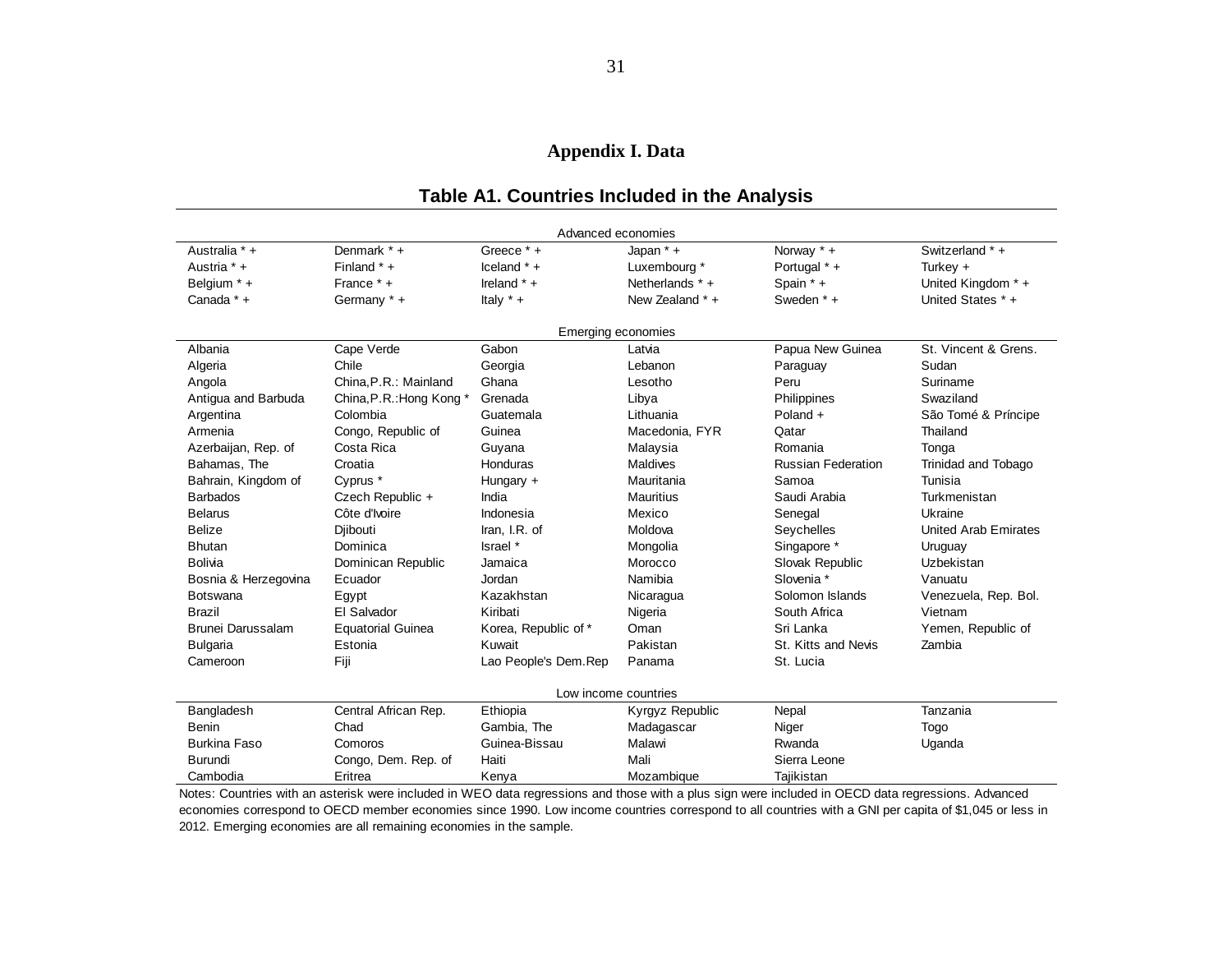## **Table A2. Description and Sources of Variables**

|                                                            |                                                | Time of                |                                                                                                                                                                                                                                                                                                                                                                                                                                                                                                                                                                                                           |
|------------------------------------------------------------|------------------------------------------------|------------------------|-----------------------------------------------------------------------------------------------------------------------------------------------------------------------------------------------------------------------------------------------------------------------------------------------------------------------------------------------------------------------------------------------------------------------------------------------------------------------------------------------------------------------------------------------------------------------------------------------------------|
| Variable                                                   | Source                                         | measurement Definition |                                                                                                                                                                                                                                                                                                                                                                                                                                                                                                                                                                                                           |
|                                                            |                                                | Annual data            |                                                                                                                                                                                                                                                                                                                                                                                                                                                                                                                                                                                                           |
| Abs. output gap revision                                   | IMF WEO; Authors'<br>calculations              | $t + 7$ : $t + 1$      | Absolute value of the cumulative output gap revision of time t, measured between time<br>t+1 and t+7 in percent of potential GDP. Output gap deviations are calculated using<br>HP filtered WEO data, observed WEO data, or observed OECD data.                                                                                                                                                                                                                                                                                                                                                           |
| Abs. output gap (HP filtered WEO data)                     | IMF WEO; Authors'<br>calculations              | $t+1$                  | Absolute value of the initial output gap in time t, in percent of potential GDP. Potential<br>GDP is calculated using a Hodrick-Prescott filter on real GDP data from each fall<br>WEO vintage between 1990 and 2014. The smoothing parameter lambda is set to<br>100 to replicate WEO output gap estimates as close as possible. To ensure accurate<br>smoothing, we run the HP filter on each country-vintage if there is available data from<br>1980 onwards and at least 15 consecutive observations. WEO data for forecasts five<br>years ahead is included in the HP filter to avoid endpoint bias. |
| Abs. output gap (observed WEO/OECD estimate) IMF WEO; OECD |                                                | $t + 1$                | Absolute value of the initial output gap in time t, in percent of potential GDP.<br>Estimates are obtained from the IMF WEO or the OECD economic outlook.                                                                                                                                                                                                                                                                                                                                                                                                                                                 |
| Abs. real GDP growth surprise                              | IMF WEO; OECD; Authors' t+1<br>calculations    |                        | Difference between real GDP growth and the mean growth of the last 10 years, in<br>absolute terms. Data are calculated using observed WEO data or observed OECD<br>data.                                                                                                                                                                                                                                                                                                                                                                                                                                  |
| Abs. world real GDP growth surprise                        | IMF WEO; OECD; Authors' t+1<br>calculations    |                        | Difference between real world GDP growth and the mean world growth of the last 10<br>years, in absolute terms. Data are calculated using observed WEO data or observed<br>OECD data.                                                                                                                                                                                                                                                                                                                                                                                                                      |
| Real GDP growth SD                                         | IMF WEO; OECD; Authors' t+1<br>calculations    |                        | Standard deviation of domestic real GDP growth over the last 10 years. Data are<br>calculated using observed WEO data or observed OECD data.                                                                                                                                                                                                                                                                                                                                                                                                                                                              |
| Rents/GDP                                                  | World Bank Worldwide<br>Development Indicators |                        | Total natural resources rents, in percent of GDP. Defined as the sum of oil, natural<br>gas, coal, mineral, and forest rents.                                                                                                                                                                                                                                                                                                                                                                                                                                                                             |
| Inflation                                                  | IMF WEO; Authors'<br>calculations              |                        | Bounded CPI-based inflation indicator, derived from the inter-temporal consumption<br>optimization of consumer in a discrete time framework. The indicator is calculated as<br>the inflation rate divided by one plus the rate of inflation - expressed in decimals rather<br>than percent - such that the indicator is always bounded between zero and one.                                                                                                                                                                                                                                              |
| Inflation targeting                                        | IMF Finance & Development                      |                        | Dummy variable for an inflation targeting framework; $1 = yes$ , $0 = no$ .                                                                                                                                                                                                                                                                                                                                                                                                                                                                                                                               |
| Cyclical fiscal rules                                      | <b>IMF Fiscal Rules Dataset</b>                |                        | Dummy variable for a national or supranational stabilization fiscal rule; $1 = yes$ , $0 =$<br>no.                                                                                                                                                                                                                                                                                                                                                                                                                                                                                                        |
| OECD                                                       | Authors' calculations                          |                        | Dummy variable for OECD member economy as of 1990; $1 = yes$ , $0 = no$ .                                                                                                                                                                                                                                                                                                                                                                                                                                                                                                                                 |
| LIC                                                        | IMF: Authors' calculations                     |                        | Dummy variable for low income country as classified by the IMF; $1 = yes$ , $0 = no$ .                                                                                                                                                                                                                                                                                                                                                                                                                                                                                                                    |
| Small economy                                              | Authors' calculations                          |                        | Dummy variable for small economy; $1 = yes$ , $0 = no$ . Defined as economies with<br>average populations below the 10th percentile of the population distribution.                                                                                                                                                                                                                                                                                                                                                                                                                                       |
| Time index                                                 | Authors' calculations                          |                        | Linear trend accounting for the learning process of estimating the output gap across<br>the sample period.                                                                                                                                                                                                                                                                                                                                                                                                                                                                                                |
| GDDS                                                       | IMF; Authors' calculations                     |                        | Dummy variable for IMF member using the General Data Dissemination System; 1 =<br>yes, $0 = no$ .                                                                                                                                                                                                                                                                                                                                                                                                                                                                                                         |
| <b>SDDS</b>                                                | IMF; Authors' calculations                     |                        | Dummy variable for IMF member using the Special Data Dissemination System; 1 =<br>yes, $0 = \text{no}$ .                                                                                                                                                                                                                                                                                                                                                                                                                                                                                                  |
| Conflict                                                   | World Bank Worldwide<br>Development Indicators |                        | Dummy variable based on battle-related deaths; $1 =$ more than 1,000 deaths, $0 =$ all<br>other cases.                                                                                                                                                                                                                                                                                                                                                                                                                                                                                                    |
| <b>Bureaucratic quality</b>                                | International Country Risk<br>Guide            |                        | Ranking of quality of bureaucracy and institutional strength. Higher ranking<br>corresponds to stronger bureaucratic institutions.                                                                                                                                                                                                                                                                                                                                                                                                                                                                        |
| Control of corruptoion                                     | International Country Risk<br>Guide            |                        | Ranking of corruption within the political system. Higher ranking corresponds to less<br>corruption.                                                                                                                                                                                                                                                                                                                                                                                                                                                                                                      |
| Abs. average future real GDP growth differential           | IMF WEO; Authors'<br>calculations              | $t+7$                  | Absolute value of the difference between the mean real GDP growth of the last five<br>years and the mean real GDP growth of the following five years.                                                                                                                                                                                                                                                                                                                                                                                                                                                     |
|                                                            |                                                | Quarterly data         |                                                                                                                                                                                                                                                                                                                                                                                                                                                                                                                                                                                                           |
| Output gap (initial)                                       | National authorities;<br>Authors' calculations | t+1                    | value of the initial output gap in time t, in percent of potential GDP. Potential GDP is<br>calculated using a Hodrick-Prescott filter on real GDP data with a smoothing<br>parameter of 400. To avoid endpoint bias in the HP filter, observed real GDP data is<br>spliced with real GDP growth expectatons data to extend the series past the endpoint<br>of actual data.                                                                                                                                                                                                                               |
| Output gap (final)                                         | National authorities;<br>Authors' calculations |                        | Constructed using the same method as the initial output gap, with data available<br>through 2014Q2.                                                                                                                                                                                                                                                                                                                                                                                                                                                                                                       |
| Real GDP                                                   | National authorities                           | $t + 1$                | Real GDP in local currency.                                                                                                                                                                                                                                                                                                                                                                                                                                                                                                                                                                               |
| Real GDP expectations                                      | National authorities                           | $t + 1$                | Real GDP growth expectations of market participants surveyed by country central<br>banks, in percent.                                                                                                                                                                                                                                                                                                                                                                                                                                                                                                     |
| Headline inflation                                         | National authorities                           | t+1                    | Consumer price index, 12 month percent change                                                                                                                                                                                                                                                                                                                                                                                                                                                                                                                                                             |
| Core inflation                                             | National authorities                           | $t+1$                  | Core consumer price index, 12 month percent change                                                                                                                                                                                                                                                                                                                                                                                                                                                                                                                                                        |
| Inflation expectations                                     | National authorities                           | $t+1$                  | Twelve-month ahead inflaton expectations of market participants surveyed by country<br>central banks, in percent.                                                                                                                                                                                                                                                                                                                                                                                                                                                                                         |
| Policy rate                                                | National authorities                           | $t+1$                  | Nominal interest rate, in percent.                                                                                                                                                                                                                                                                                                                                                                                                                                                                                                                                                                        |